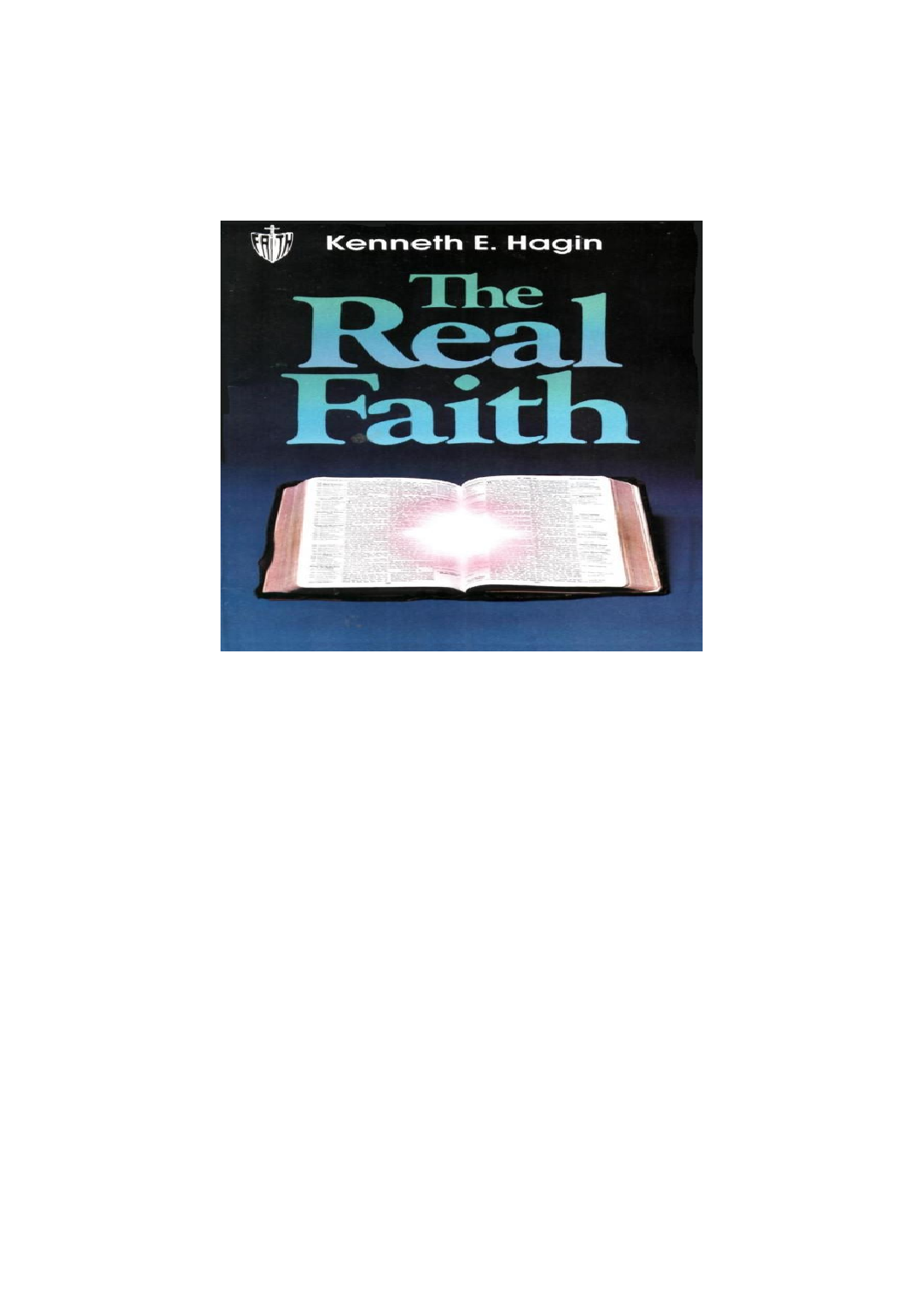# **The Real Faith**

By Kenneth E. Hagin

# *Contents*

- 1. Two Kinds of Truth
- 2. Two Kinds of Faith
- 3. Two Kinds of Unbelief
- 4. Enemies of Faith

# *Chapter 1*

# *Two Kinds of Truth*

*... Thy word is truth.*

*—* John 17:17

Praying to the Father, Jesus said, ".. *.thy word is truth.* "

There are two kinds of truth: truth based on what God's Word says and sense-knowledge truth based on what our physical senses tell us.

It is all right to walk by sense-knowledge truth as long as it does not contradict Bible truth. But living in the natural as we do, we get so accustomed to believing what the outward man tells us that it is difficult to switch over and walk by the truth given in God's Word.

Years ago I prayed for an elderly man who had suffered from rheumatism for many years. After I laid hands on him and prayed, the Lord healed him. About eight months later, as I was walking to town, I happened to see him as he was staking his cow out on a vacant lot.

When he started to straighten up, he grabbed his back and could scarcely move. Finally he straightened up and said, "Oh, my, my, that rheumatism has come back on me."

I said, "Brother, I thought God had healed you."

He replied, "Well, I thought He had, too, but I guess He didn't. The day before yesterday, while I was milking the cow, a pain hit me in my hand. Then it went up my arm, into my shoulder, and down my back. Since then, my arm has been stiff.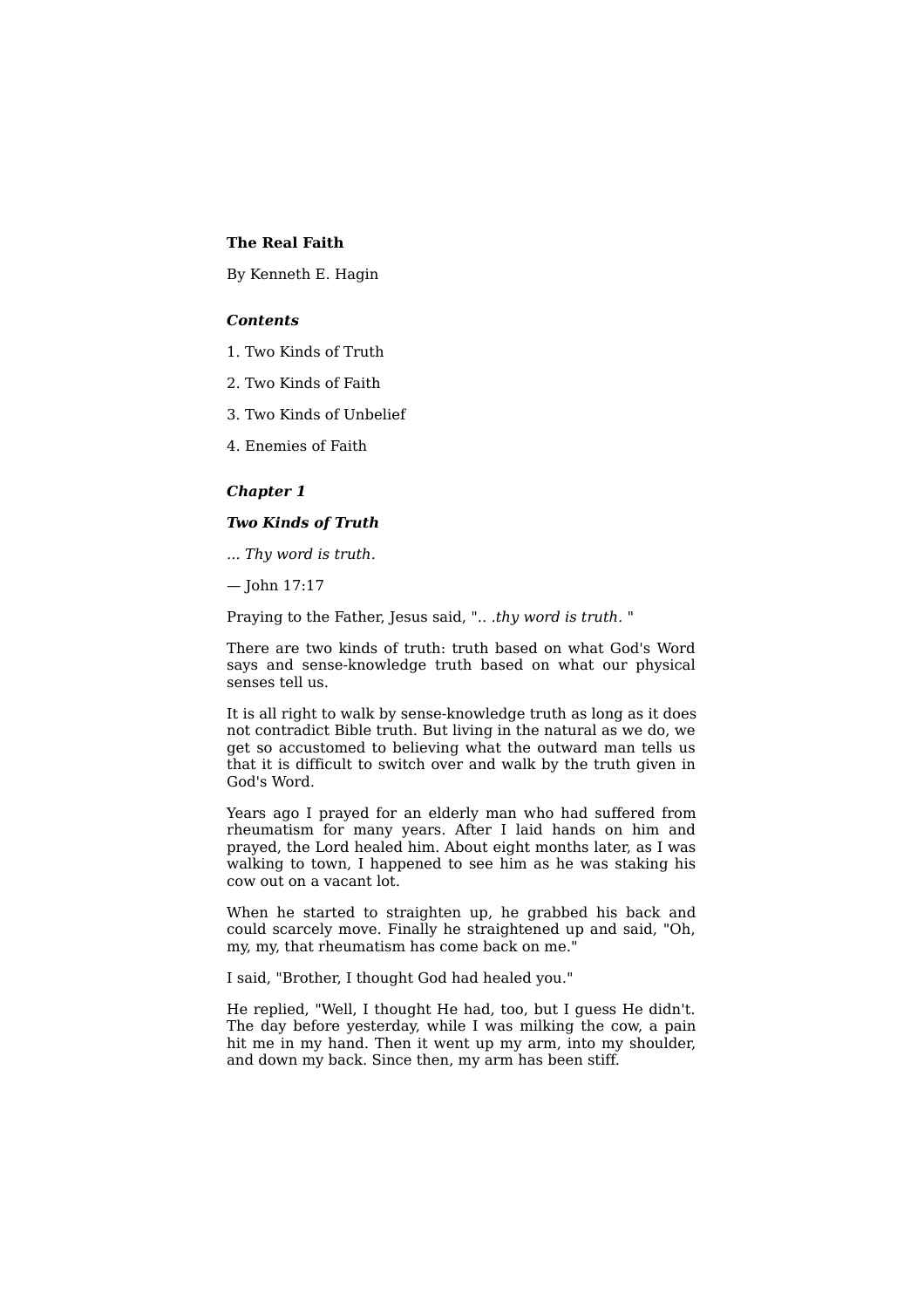It hurts. My back hurts, too. I get down and can't get back up.

Until then, I hadn't had a symptom or pain since you prayed for me last January."

I asked him how long he had had rheumatism before that and he said, "Nearly 30 years."

"At any time during those 30 years was there ever an eight month period when you didn't have any pain or symptoms?" I asked.

"No," he said. "I had to take something every day for the pain. I went to doctors in the different cities around here, but no one could really cure it. I could only take something for the pain, to help me get by a little."

"Isn't it strange, then," I said, "that these symptoms and pains disappeared when hands were laid on you in the Name of Jesus, and for eight months you had no more pain. You see, the Lord really did heal you. I'll tell you exactly what happened. The minute the first pain struck your body, you said, 'I thought I was healed, but I guess I'm not,' and you opened the door for the devil to come right back in again."

I talked with him a while, teaching him that if the pain came back he was to resist it because it was of the devil. The Bible says, "... *Resist the devil, and he will flee from you"* (James 4:7).

I prayed for him again, and all of his symptoms left.

During the remaining four years that I pastored there, he never had any more rheumatism.

It was the teaching of the Word that helped this man regain and keep his healing. I had prayed for him and had gotten him delivered, but he had lost his healing. The teaching of the Word instilled faith in him and showed him the difference between Thomas' faith and Abraham's faith—between the faith that is based on physical evidence and the faith that is based upon what God has said.

Most people who are untaught in the Word are seeking someone who can pray the prayer of faith for them. The prayer of faith may deliver them temporarily, but unbelief eventually will annul the effects of that prayer. This is what happened to the man with rheumatism. The prayer of faith temporarily delivered him from rheumatism, but unbelief eventually nullified the effects of that prayer.

Notice I couldn't get him healed the second time on the same basis I did the first time. I got him healed the first time without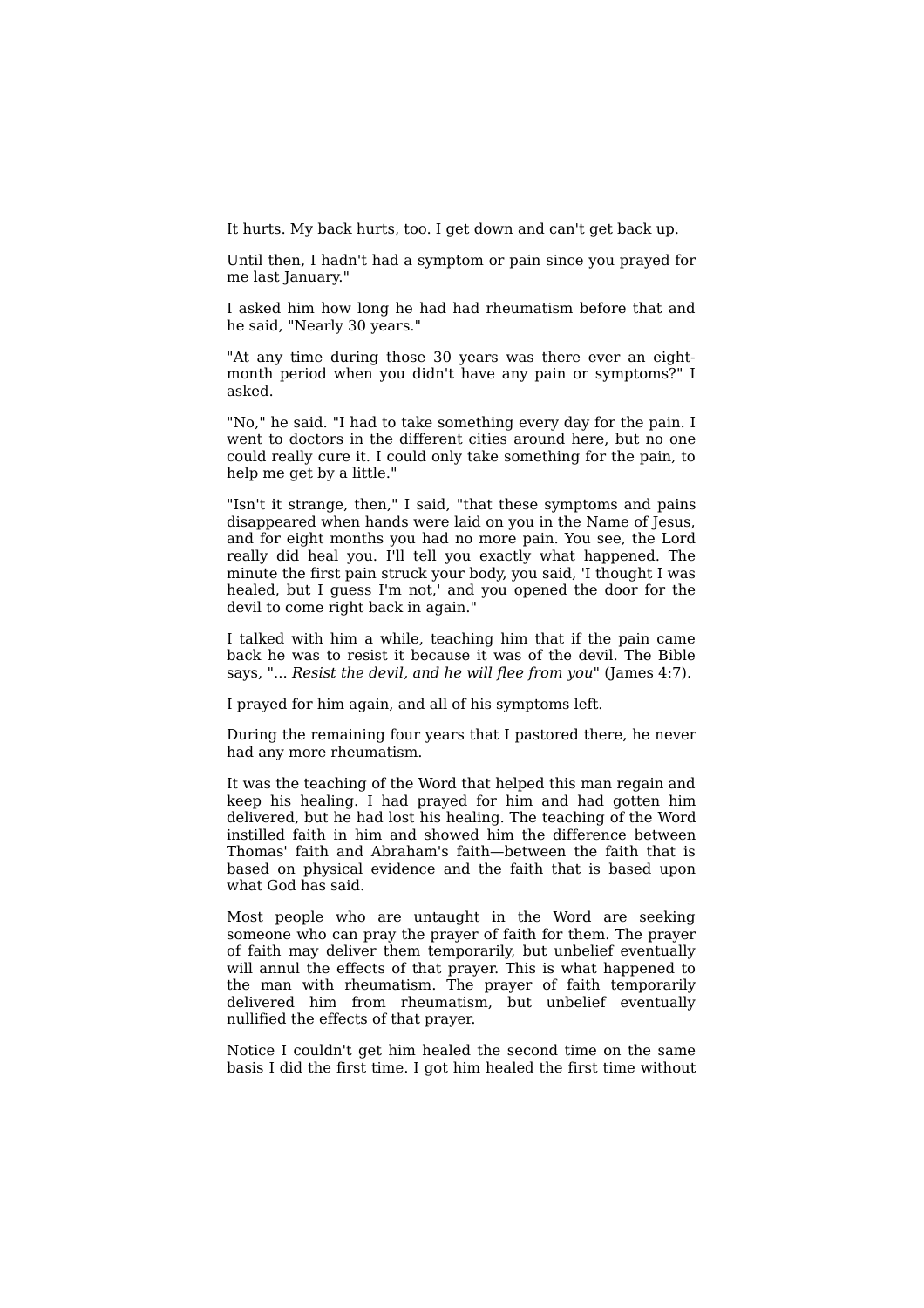doing any teaching at all. (He had just gotten back to God after having been backslidden many years.) I just laid hands on him and prayed. But the second time I prayed, I had to teach him first before I could get him delivered. That time, when his faith started functioning, he took hold of the healing that was his all the time, and that time it lasted.

There has been criticism of mass healing meetings because, in many cases, the healings do not last. This is true because where a mass faith is present, people can be helped temporarily.

However, to maintain their healing, these people should continue to feed on God's Word.

Once there was a Full Gospel woman preacher in Texas who had a condition in her body that caused her head to be pulled to one side. Specialists told her it was a deterioration of the nerves and nothing could be done for it. They warned her that the condition would grow worse and she should prepare to be an invalid within six months.

She and her husband got on a train and went to a divine healing meeting. She was instantly delivered and for eight or ten months she was all right. Then this condition returned.

I went to her area of the state to hold a meeting, and she was in the services. As she sat and listened, she understood why she had lost her healing. She adjusted her believing and came for prayer. We laid hands on her and she was instantly delivered.

She was still healed nearly 20 years later. How important it is that people be properly taught.

Someone once said to me, "Brother Hagin, I appreciate your tapes so much. I received healing last year through the prayers of an evangelist, but then I lost it. Since listening to your tapes and the teaching of the Word of God, I've received my healing again and I've maintained it."

Many people are like the man who said to me, "I thought the Lord healed me, but I guess He didn't. I believe if God ever does anything, it's done. If God heals you, you are always healed and you won't lose it."

However, in the book of Revelation, we read that Jesus appeared in a vision to John on the Isle of Patmos, giving him a message to one of the churches. It was *"Hold that fast which thou hast"* (Rev. 3:11).

In this case, He would be saying, "Hold fast to your healing." You have your part to play, for there is a man-ward side and a God-ward side to every battle and every victory. God promised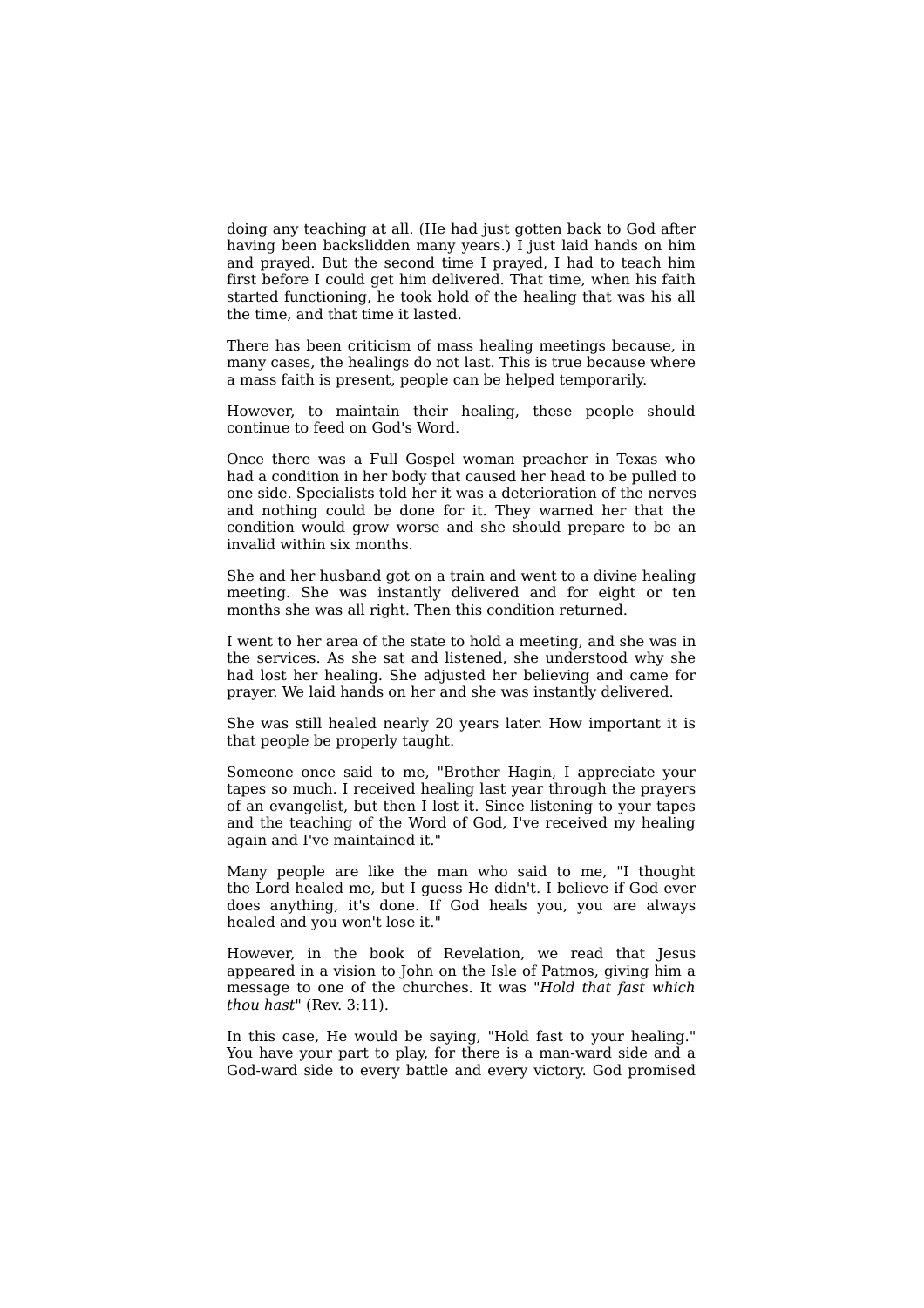the children of Israel the land of Canaan, but He also said, *"Every place whereon the soles of your feet shall tread shall be yours* ..." (Deut. 11:24). In essence, He said, "I'm going to give it to you, but you will have to take possession of it."

The word "believe" is a verb—an action word. To believe in a Biblical sense means "to take" or "to grasp." To believe Jesus means to take Him for all that the Scriptures declare Him to be: To believe on Jesus as Savior means to take Him as your Savior; to believe in Jesus as Healer means to take Him as your Healer.

A man can say, "I believe in salvation," yet never be saved.

He can say, "I believe that Jesus is the Son of God," yet die and go to hell. He can say, "I believe that the New Birth is scriptural," yet never really possess the New Birth.

By the same token, you can say, "I believe in divine healing"

because you saw someone healed or because you read about it in the Bible. But that doesn't mean you have received your healing.

You, too, must take Jesus as your Healer.

Believing is an act of the will. Joshua said, *"Choose you this day whom ye will serve... but as for me and my house, we WILL*

*serve the Lord"* (Joshua 24:15). In Revelation 22:17 we read, "...*And whosoever WILL, let him take the water of life freely.* "

To believe, then, is to act on the Word of God. So *faith* is acting on the Word, and *doubt* is refusing to act on the Word.

As we discussed earlier, there are two kinds of truth we can believe in: natural, human truth, or truth that is revealed in God's Word. We could call the latter Bible truth, revelation truth, or spiritual truth.

*Spiritual things are just as real as physical things,* because God, who is a Spirit, created all physical things. When the *physical* body is dead and in the grave, it returns to dust, yet the *spiritual* man lives on.

Through the senses—through natural, human truth—a person realizes he is sick and has pain or disease. But God's Word reveals that *"Himself took our infirmities, and bare our sicknesses* " (Matt. 8:17), and by His stripes we were healed (1 Peter 2:24).

Isn't God's Word just as true one time as it is another? Isn't it just as true when you have sickness and suffering as it is when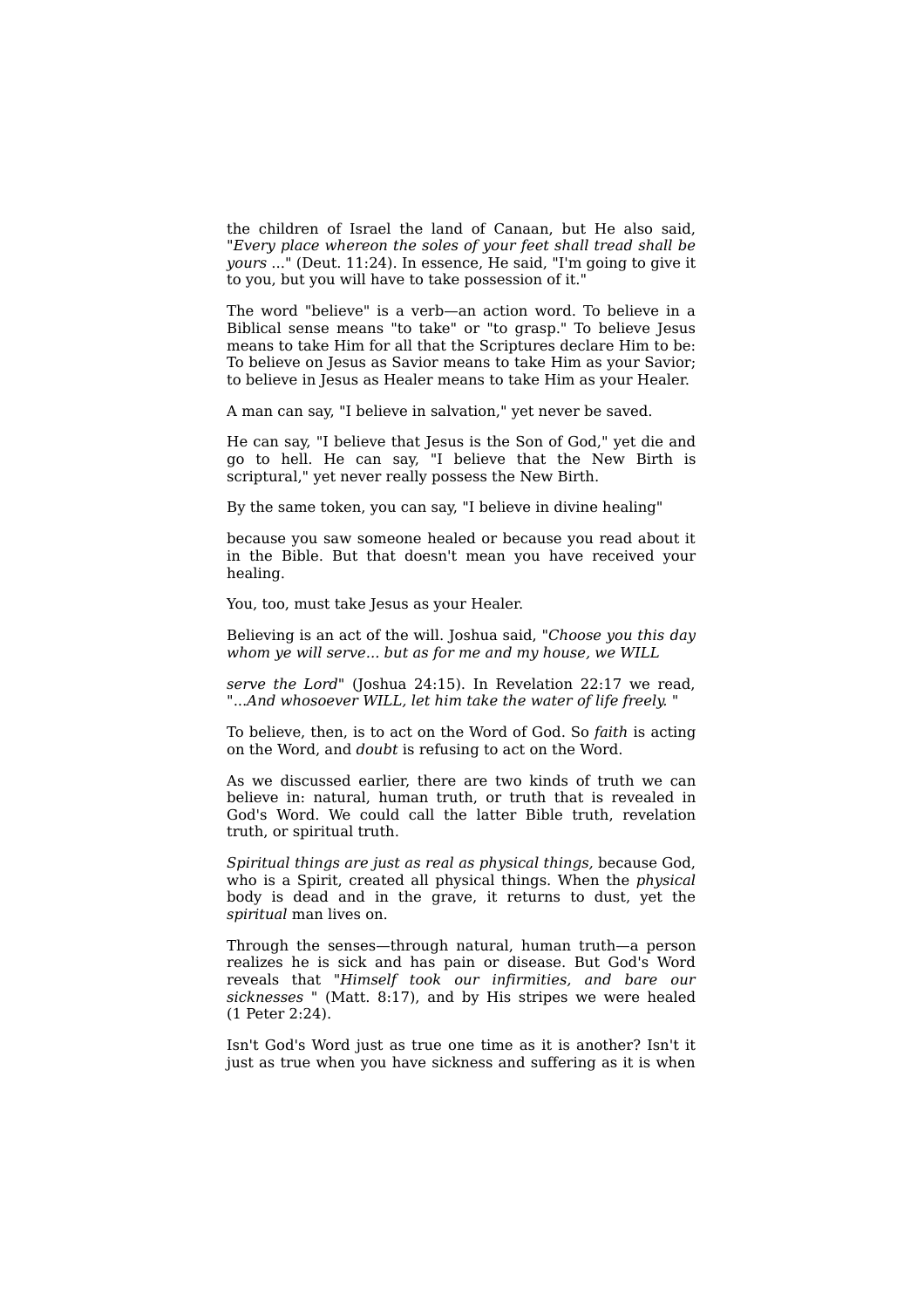you are well?

By believing what your physical senses tell you, you would say, "I don't have healing; I am sick." But by believing the truth of God's Word, you can say, "I am healed by His stripes!"

#### *Chapter 2*

# *Two Kinds of Faith*

The Bible contrasts two kinds of faith: a "Thomas faith" and an "Abraham faith." Abraham had a spiritual faith—a heart faith which was based on what God said. Thomas had a natural, human faith. Everybody—saved and unsaved alike—has this natural, human kind of faith.

Thomas' faith was based solely on physical evidence. He believed only what he could see, not what God said: **JOHN 20:24-29**

**24 But Thomas, one of the twelve, called Didymus, was not with them when Jesus came.**

**25 The other disciples therefore said unto him, We have seen the Lord. But he said unto them, EXCEPT I SHALL SEE in his hands the print of the nails, and put my finger into the print of the nails, and thrust my hand into his side, I will not believe.**

**26 And after eight days again his disciples were within, and Thomas with them: then came Jesus, the doors being shut, and stood in the midst, and said, Peace be unto you.**

**27 Then saith he to Thomas, Reach hither thy finger, and behold my hands; and reach hither thy hand, and thrust it into my side: and be not faithless, but believing.**

**28 And Thomas answered and said unto him, My Lord and my God.**

**29 Jesus saith unto him, Thomas, because thou hast seen me, thou hast believed: blessed are they that have not seen, and yet have believed.**

If Abraham, on the other hand, had gone by what he could see and what his physical senses told him, he never would have received God's promise.

Common sense tells us that a 99-year-old man and a 90-year-old woman are not going to be able to have children. Yet Abraham had God's promise that he was to be "the father of many nations," and he believed God's promise: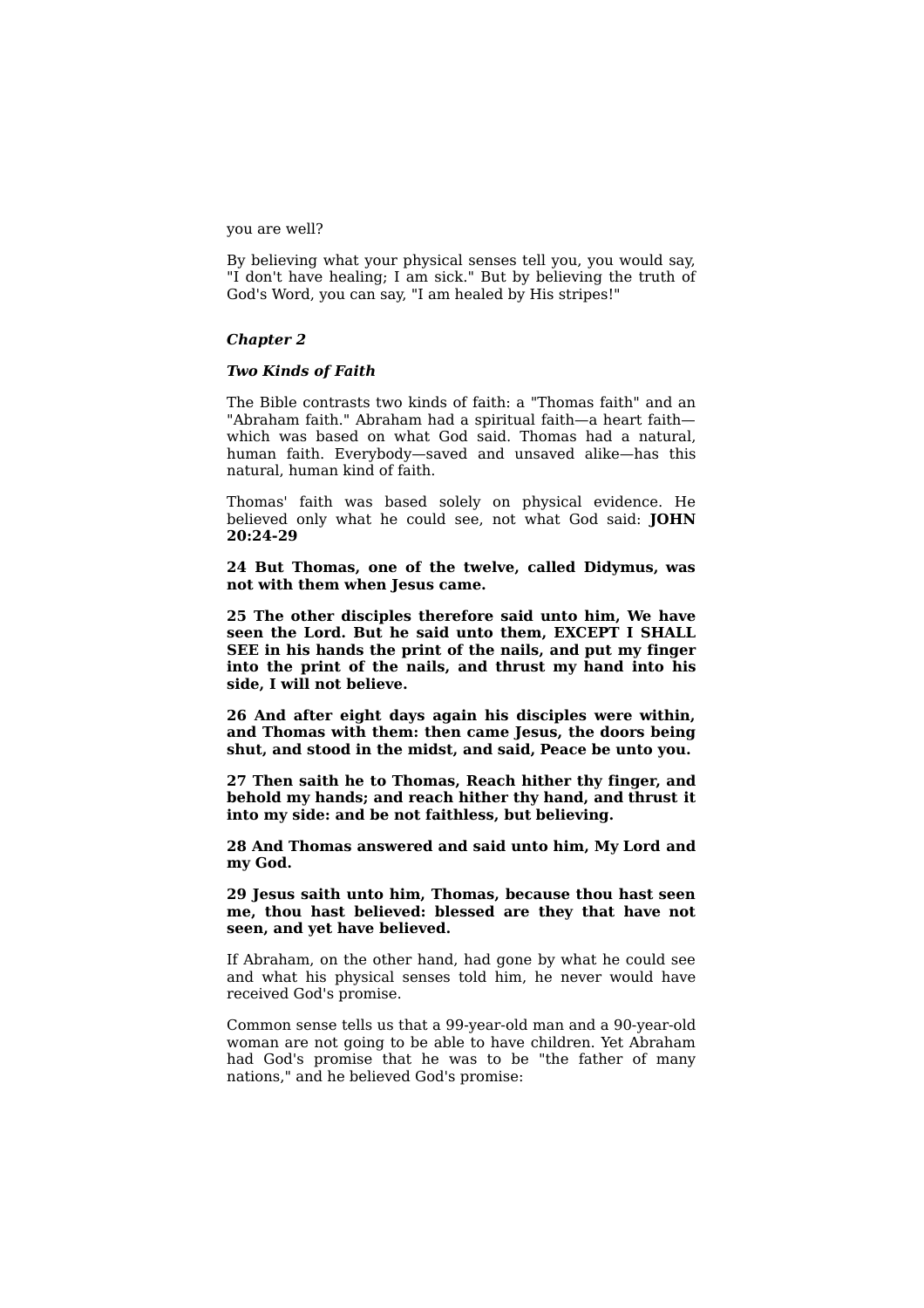# **ROMANS 4:17-21**

**17 (As it is written, I have made thee a father of many nations,) before him whom he believed, even God, who quickeneth the dead, and calleth those things which be not as though they were.**

**18 Who against hope believed in hope, that he might become the father of many nations, according to that which was spoken, So shall thy seed be.**

**19 And being not weak in faith, he considered not his own body now dead, when he was about an hundred years old, neither yet the deadness of Sarah's womb: 20 He staggered not at the promise of God through unbelief; but was STRONG IN FAITH, giving glory to God;**

# **21 And being fully persuaded that, what he had promised, he was able also to perform.**

Abraham believed according to what God said, not according to how he felt. He didn't believe his feelings; he didn't believe based on what he saw; he didn't believe his physical senses. His faith was based on God's promise.

In modern-day vernacular we might say, "When God told Abraham he would become the father of many nations, even though Abraham and his wife were well past their child-bearing years, Abraham didn't even bat an eyelash. He knew there was nothing too hard for God: God could do anything. Therefore, Abraham was convinced that God could and would accomplish what He said He would."

Abraham's blessing is ours as followers of Christ, we are told in Galatians 3:14: *"That the blessing of Abraham might come on the Gentiles through Jesus Christ; that we might receive the promise of the Spirit through faith.* "

Abraham's blessing was threefold: spiritual, physical, and material. God said to the descendants of Abraham—and this was the covenant He had made with Abraham—that they could have either the blessing or the curse.

The blessing included spiritual blessing, physical blessing (health or healing), and material blessing (financial prosperity).

The curse included sickness, poverty, and so on. But believers are not under the curse, because Galatians 3:13 says, *"Christ hath redeemed us from the curse of the law, being made a curse for us: for it is written, Cursed is every one that hangeth on a tree.* "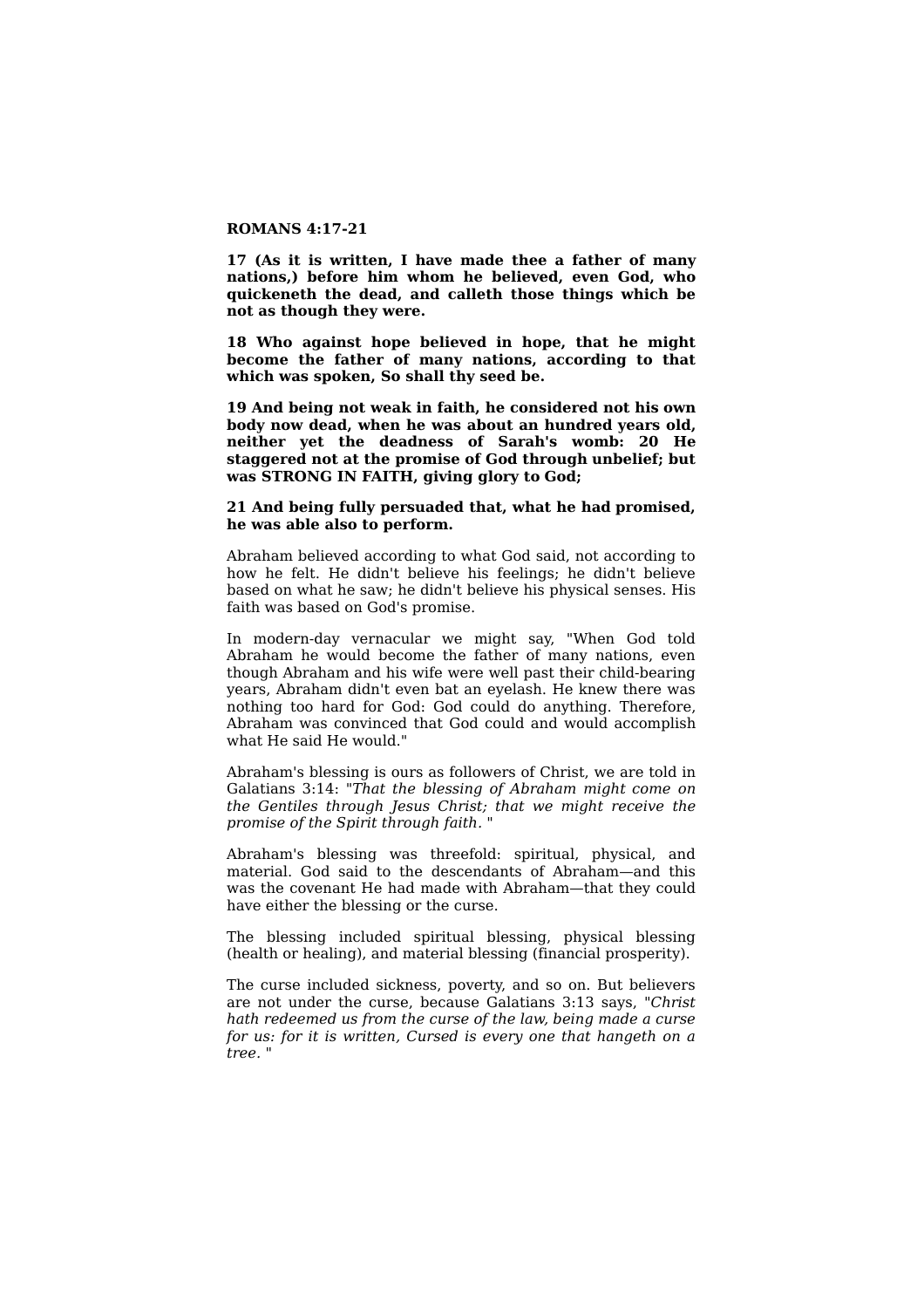The 29th verse says, *"And if ye be Christ's, then are ye Abraham's seed, and heirs according to the promise.* "

Because we are Abraham's seed, Abraham's blessing ought to be ours! And because we belong to Christ, *"Then are ye Abraham's seed, and heirs according to the promise.* "

That means we are heirs of the blessing. Here is that word

"promise" again. That is what Abraham was believing: the promise. Therefore, if we are Christ's, we are Abraham's seed; and if we are Abraham's seed, we are heirs according to the promise.

We receive the blessings the same way Abraham received part of his blessing—through faith. But you don't get it with Thomas' faith; you get it with Abraham's faith!

Too many try to get Abraham's blessing with Thomas' senseknowledge faith. If they can't see it, they won't believe it. They believe only what they can hear or feel from the natural standpoint. Their faith is based on their feelings. If they feel they have something, then they believe they have it. But if they don't feel like they have it, they don't believe they have it.

When some people feel like they are saved, then they believe they are saved. The same is true concerning answers to prayers.

Often people fail to get answers to their prayers or fail to receive healing because their faith is based on physical evidence, or sense knowledge.

Some say, "I just feel like God heard me." They thought that because they felt better and were uplifted in spirit, it was an indication God had heard them. God, however, doesn't hear us just because we *feel* like He did; God hears us because we *believe* what He says in His Word about the matter: "... *That whatsoever ye shall ask of the Father in my name, he may give it you"* (John 15:16).

Of course, we can't pray and communicate with God without feeling better. But just because we feel better or receive a spiritual blessing is no sign that that particular prayer is answered.

I've felt better many times after prayer and thought God heard me. But He didn't. However, when I based my faith on *what He said* in His Word—in spite of how I might have felt at the time and held fast to His promises, the answer came.

Man's nature is twofold: There is an inward man and an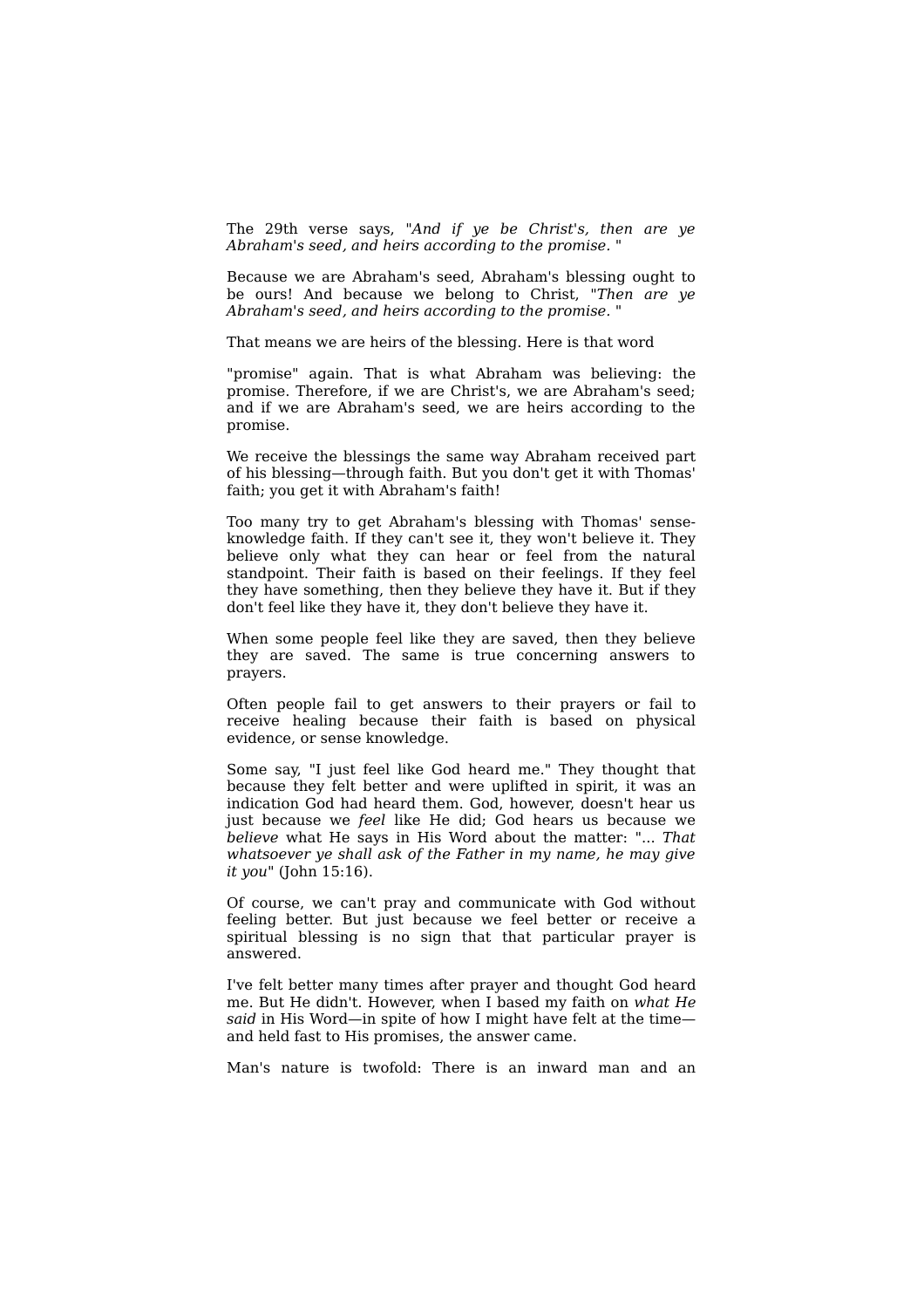outward man. The inward man is the spirit. The outward man is the body. To believe with the heart means to believe on the inside—to believe with the inward man. To base one's faith on physical evidence is to believe only from the natural human standpoint—to believe with the outward man.

*Real faith in God—heart faith—believes the Word of God regardless of what the physical evidence may be.* It's believing with the inward man that causes faith to be manifested in the outward man.

The trouble with a lot of people is that they want the manifestation on the outside before they will believe on the inside. But it doesn't work that way. These people are letting their bodies—their physical senses—dominate them. They believe what the outward man—their physical body—tells them rather than what God's Word says.

A person seeking healing should look to God's Word, not to his symptoms. He should say, "I know I am healed because the Word of God says that by His stripes I am healed."

It won't do you any good to say that unless you believe it in your heart. If you do believe it in your heart and say it with your mouth, it will work: *"Whosoever shall say... and shall not doubt in his heart, but shall believe that those things which he saith shall come to pass; he shall have whatsoever he saith"* (Mark 11:23).

Smith Wigglesworth made the statement, "I am not moved by what I see. I am not moved by what I feel. I am moved by what I believe." This is the way Abraham was. Thomas, on the other hand, said, "Unless I see and I feel, I'm not going to believe."

Too many people give the Word of God second place in their lives, and they give their body, the home of the physical senses, first place. We cannot walk by faith and do that.

Paul said, *"For we walk by faith, not by sight"* (2 Cor. 5:7).

Sight is one of the physical senses. Paul also said, *"But I keep under my body, and bring it into subjection: lest that by any means, when I have preached to others, I myself should be a castaway"* (1 Cor. 9:27).

Notice that Paul said, "I keep under my body." "I" is the man on the inside—the real Paul—the inward man who is born of God. Paul said, "I bring *it."* Your body is not the real you; it is just the house you live in.

If your body were you, Paul would have said, "I bring myself into subjection." Instead, he said, "I bring it into subjection." In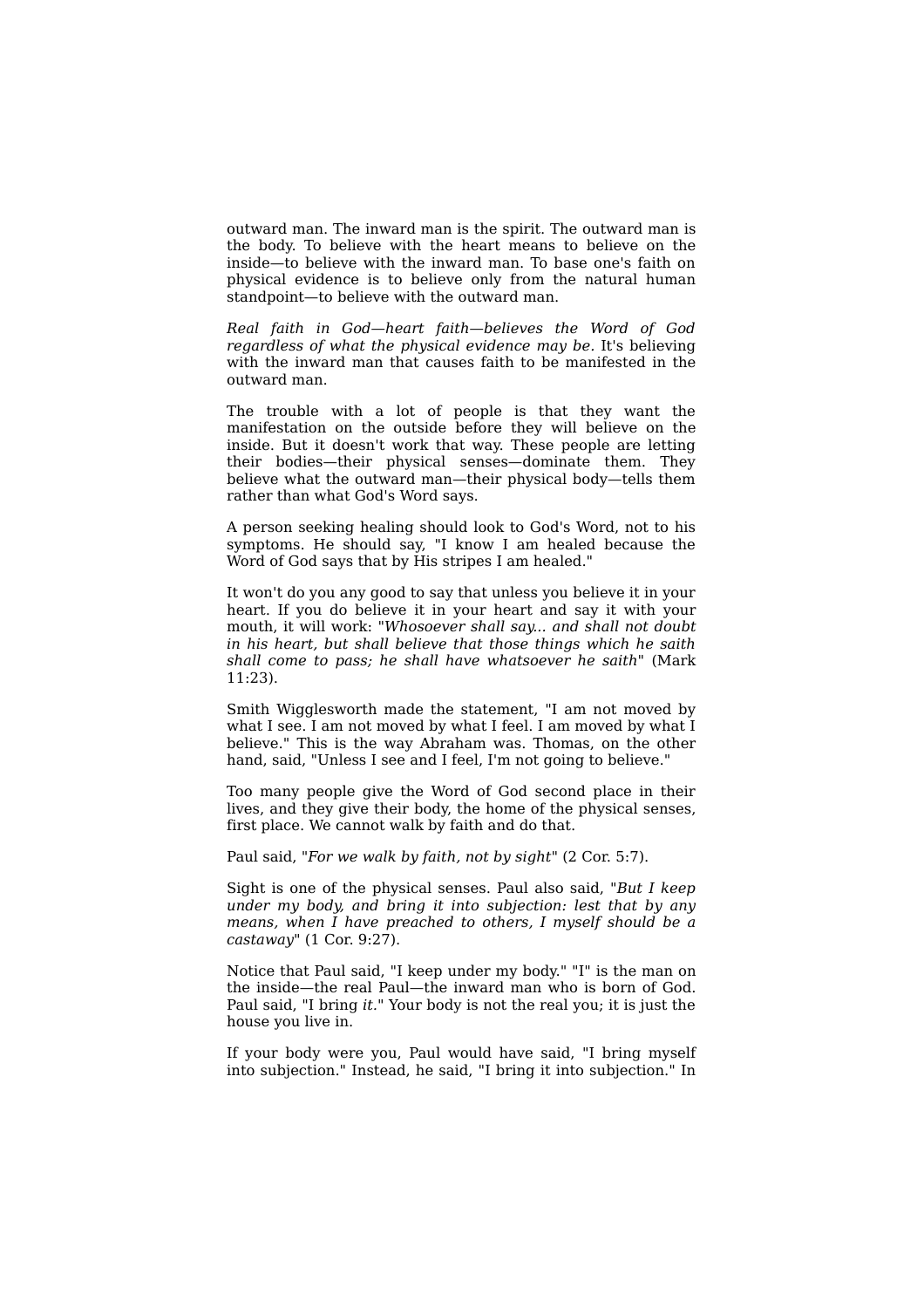other words, he didn't let his body rule him; he didn't allow his physical senses to dominate him. Paul was saying the same thing Smith Wigglesworth said many centuries later, using different terminology.

Our bodies can dominate us in more ways than we think.

Some people think they are holy and separated unto God because they are following strict rules and regulations. Yet they often are the most carnal of all: Their bodies are *always* dominating them, and usually they have the least faith of anyone.

They live in the realm of the senses rather than in the realm of the spirit and faith. As far as their outward appearance is concerned, they meet all the regulations. Yet they have a mean, ugly spirit—and a long tongue.

I've met other people who don't meet too many of the rules and regulations, but they have the most wonderful spirit, and it is blessed to sit down and fellowship with them.

If you put your feelings first, then you are putting the body first, because feeling is the voice of the body. If you doubt this, wait until the phone rings about 1 o'clock some morning and you stub your toe as you get up to answer it! Then you'll know that feeling is the voice of the body!

Many people put their feelings first, their faith in their feelings second, and the Word of God, if it has any place at all, last. Reverse the order! Put the Word of God first, your faith in God's Word second, and your feelings last.

Remember, *feeling* is the voice of the *body; reasoning* is the voice of the *mind;* but *conscience* is the voice of the *spirit.*

Acting on reason instead of relying on God's Word means to trust in the arm of man instead of God's Word. Naturally, there are many instances when we must act on reason, but I'm referring to circumstances when reason contradicts God's Word.

We saw the same thing with Abraham. Reason would say that a 99-year-old man and a 90-year-old woman were not going to have any children. Yet God said, "So shall thy seed be." He told Abraham, "I have changed your name from Abram to Abraham," which means " the father of many nations."

It is all right to act on reason as long as it doesn't contradict the Word. But when it contradicts the Word, act on the Word instead of reason.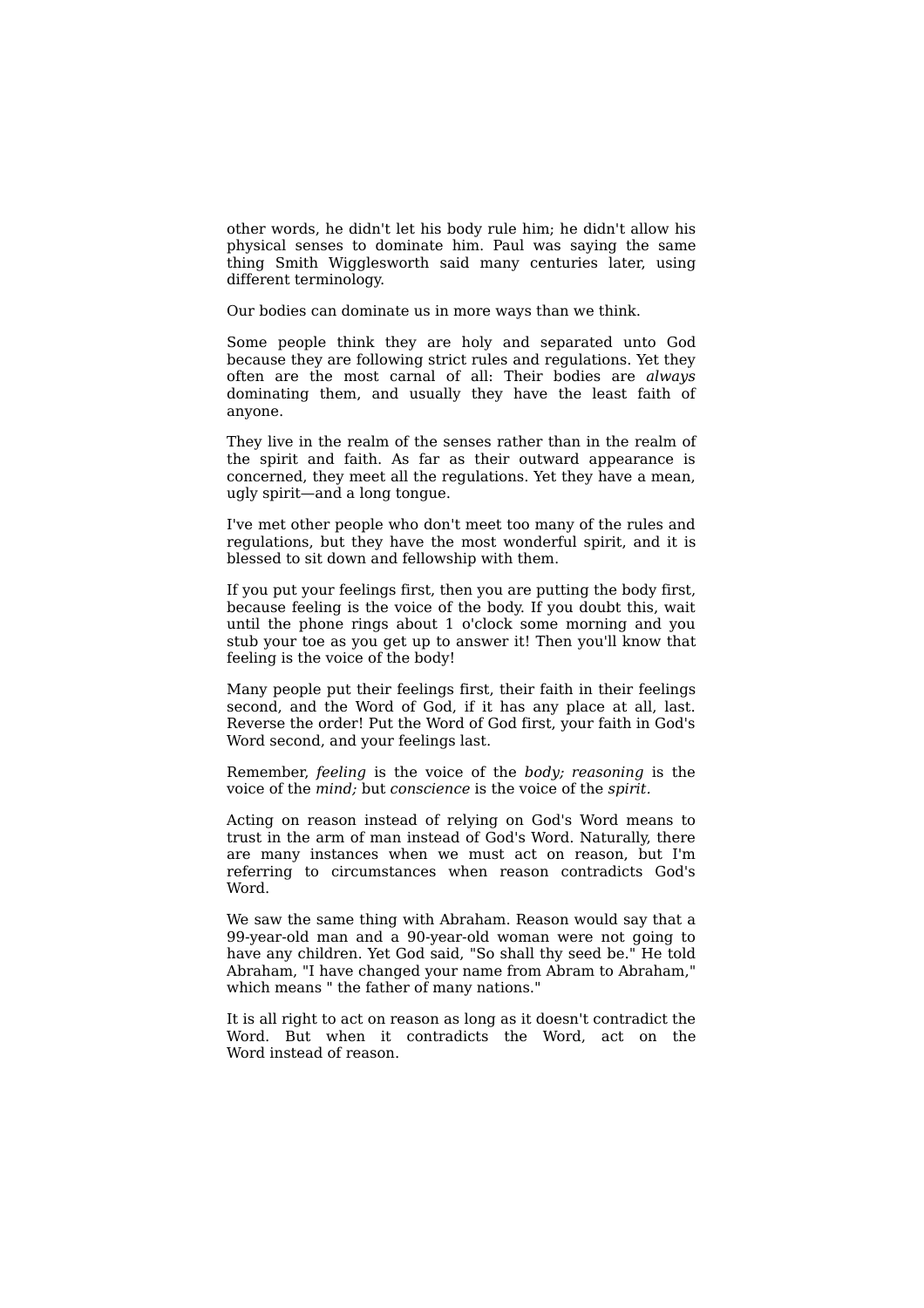To act on reason rather than the Word means to trust in man rather than in God. The Bible says, *"Cursed be the man that trusteth in man, and maketh flesh his arm"* (Jer. 17:5). We should trust in the Word of God for ourselves.

The same thing is true concerning salvation. A woman testified in one of my meetings, "I know I'm saved because I've repented of my sins and I've given up all my bad habits." That is no more evidence that she was saved than it was evidence that she had landed on the moon! Why? Because that woman based her salvation on what she did, not on what Jesus did. She didn't say a word about Jesus.

The question, then, might be asked, "Can a person repent and still not be saved?" Certainly, if that is as far as he goes.

One of my biggest surprises while pastoring my first church happened the night one of the finest men in the church came to the altar to accept Christ as his Savior. I had been in this man's home many times. I knew he prayed, read the Bible, and prayed at every meal.

His teenage sons (who were only a few years younger than I) had told me, "Never in our lifetime have we heard our Daddy say a bad word. We've never heard him tell a bad joke. We've never heard him and Momma fuss." Yet, in spite of all his fine traits, he was not a Christian.

After his conversion, I told him I had assumed he was saved.

"No," he said, "I've never been saved. My mother was old-time holiness, and I've always lived by her teachings. She was very strict. I've never been to a ball-game or a movie in my life. If I ever violated any of Momma's teachings, I immediately repented and said, 'God forgive me.' But until now I had not actually invited Jesus into my heart. I had not accepted Him in faith."

His repentance for wrong acts did not save him. It was just as if you had a quarrel with a neighbor, friend, or spouse and said, "I'm sorry. I repent. Forgive me." That wouldn't mean you got saved; it would just mean you repented of the quarrel.

The woman who testified that she was saved because she had repented and had given up all her bad habits gave no scriptural evidence of salvation. She depended on physical evidence rather than the Word of God.

Our testimony of conversion should be based on Romans 10:9, *"That if thou shalt confess with thy mouth the Lord Jesus, and shalt believe in thine heart that God hath raised him from the dead, thou shalt be saved.* "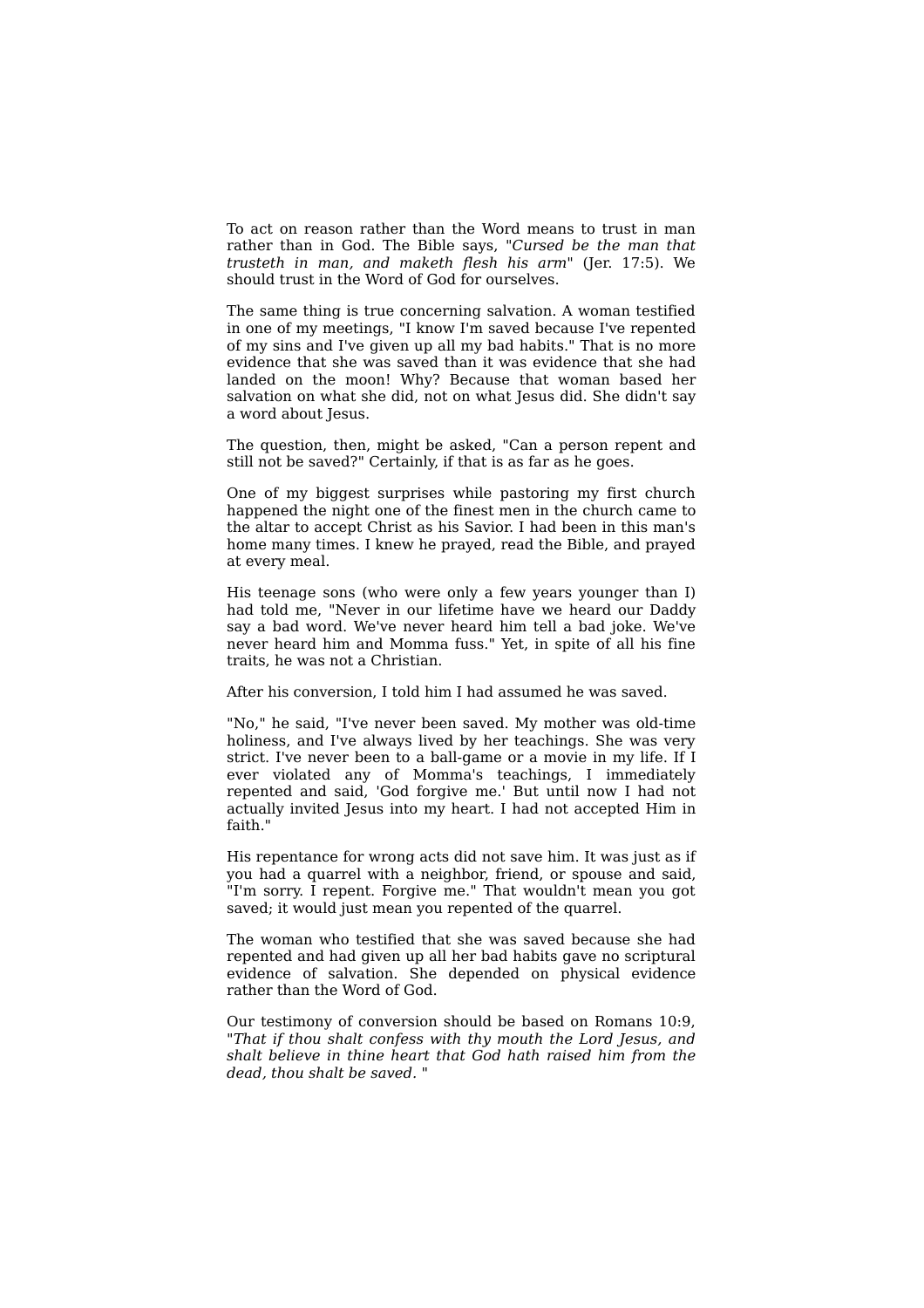Salvation comes as a result of an Abraham-type of faith—a heart faith, a spiritual faith—a faith based not on physical evidence but on the Word of God.

#### *Chapter 3*

## *Two Kinds of Unbelief*

There are two kinds of unbelief. First, there is the kind of unbelief that is based on a lack of knowledge.

The Bible says, *"So then faith cometh by hearing, and hearing by the word of God"* (Rom. 10:17). Those who have not heard cannot have knowledge; therefore, they can't believe.

Many don't *believe* in spiritual things because they don't *know* what the Word of God teaches on the subject. For example, a great number are totally ignorant about the infilling with the Holy Spirit simply because they don't know the Word. The cure for this kind of unbelief, of course, is knowledge of God's Word.

The other kind of unbelief is mentioned in Hebrews 4:6, "...*they to whom it was first preached entered not in because of unbelief.* " This refers to the children of Israel. They could not plead innocence due to ignorance, because God had told them to go in and possess the land of Canaan. In addition, they had sent spies into Canaan, and the spies had returned with the report that it was a land flowing with milk and honey, just as God had said it was.

Another translation of this Scripture reads, "They entered not in because of disobedience." Still another translation says, "They entered not in because of unpersuadableness."

Hebrews 4:11 warns, *"Let us labour therefore to enter into that rest, lest any man fall after the same example of unbelief.* "

The children of Israel knew what God said, but they couldn't be persuaded to act upon it. They were guilty of unpersuadableness," which is also called unbelief in the Bible.

They had the knowledge of God's Word, but they couldn't be persuaded to act upon it; they were unwilling to allow the Word to govern them.

There is much of this kind of unbelief among Christians today: an unwillingness to allow the Word of God to govern their lives; a refusal to act upon knowledge. Many know what the Word teaches but refuse to act upon it.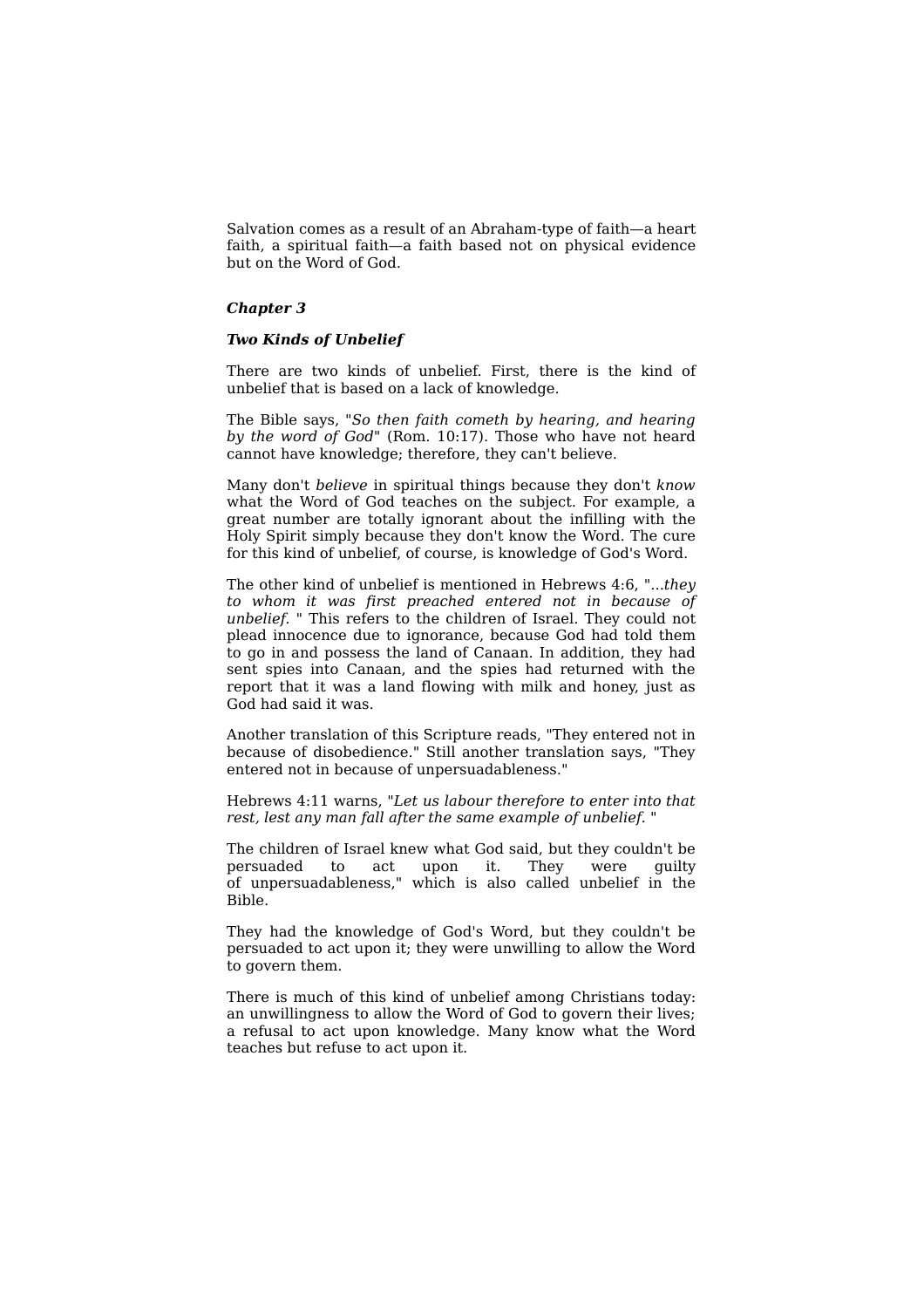Believing is an act of the will. We can act on the Word if we will. Disobedience is an unpersuadable attitude toward the Word.

Thus, unbelief is either: (1) ignorance of the Word, or (2) unpersuadableness to act upon the Word. The cure for the first is knowledge, and the cure for the second is obedience.

In dealing with the subject of unbelief, we also should take a look at something quite similar to it: mental agreement. The mental agreer believes only what he sees or feels.

In my opinion, mental agreement is one of the most subtle enemies there is to faith. It sounds so "religious." The mental agreer will go so far as to say, "I believe in the verbal inspiration of the Bible." He will say, "I am contending for the faith that was once delivered unto the saints," yet he refuses to act on the Word.

How can you tell whether a person is really *believing* from his heart or is just mentally *agreeing?* The mental agreer will say the Bible is true, but he will not act upon it.

# *Faith is acting upon God's Word.*

To declare that God's Word is true—to say that God cannot and will not fail to help us in the time of crisis—and then to turn to the world for help is a serious matter. It opens the door to deception and defeat by the enemy, for the Bible says Satan is the god of this world.

The mental agreer is in the gravest danger. He is where God cannot reach him, but Satan can enter into his inner counsel, and he therefore can fail to benefit from his rights and privileges in Christ.

It is easy to declare that God's Word is true when everything is running smoothly. But what about when the crisis comes?

What about when the storms of life rage? Isn't God's Word just as true then as it was when the sun was shining brightly and everything was running smoothly? The mental agreer may say, "God cannot fail; His Word is true" when things are going well.

But he is just agreeing; he doesn't truly believe it. He thinks he does, but he doesn't.

If we really believe God's Word, we will be just as steady when the clouds have overcast our lives as we were when the sun was breaking through. In fact, we can laugh about it.

If the cupboard is bare, we can laugh about it. When our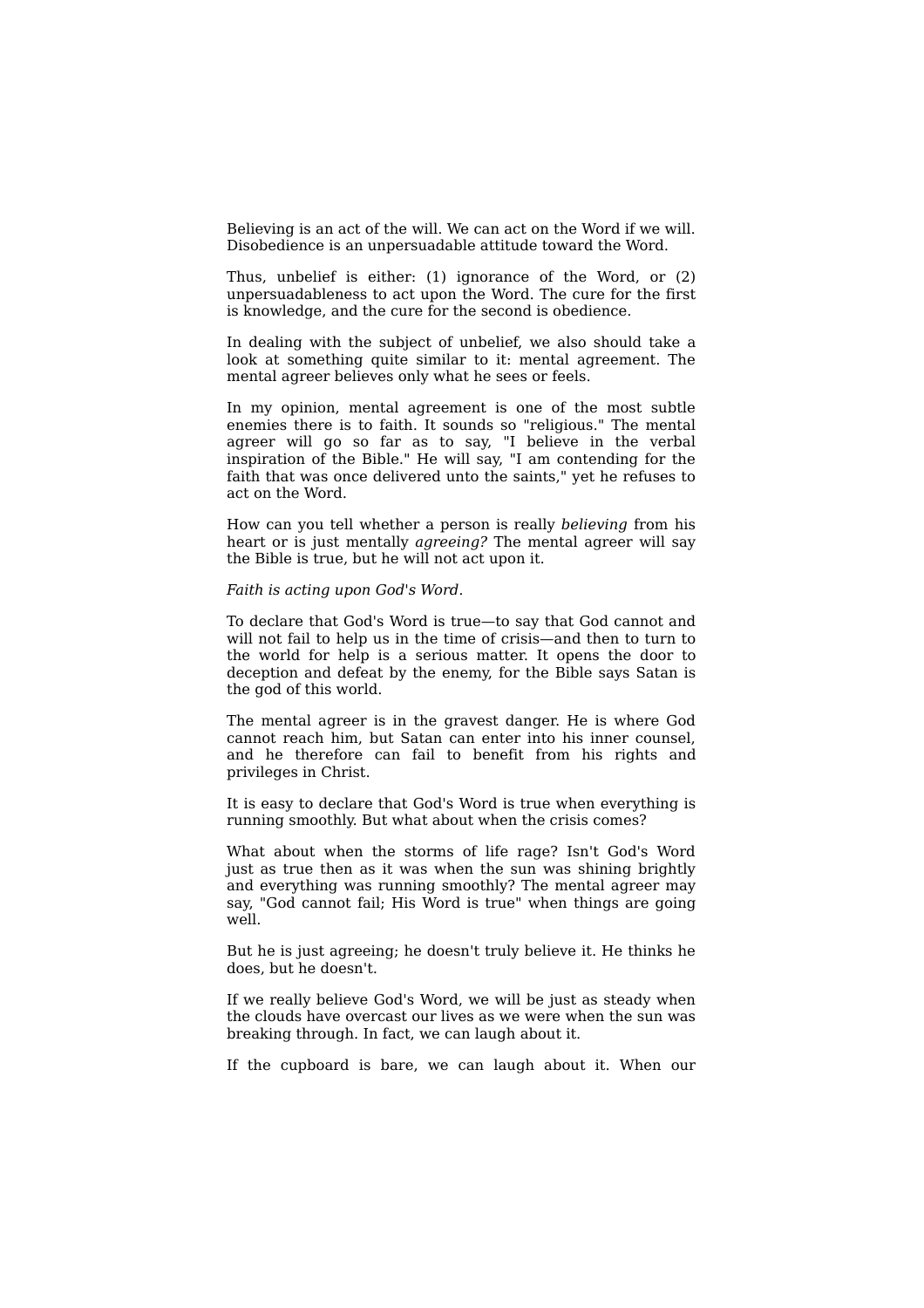pocketbook is empty, we can laugh about it. We are not disturbed, because we know the Word.

When you have \$100 in your billfold and a good bank account it is easy to say, "Praise the Lord, He meets every need.

I feel as if I could believe Him for anything." But when the bank account is wiped out, the billfold is empty, and the bills are facing you, it's a different matter.

At such times, the mental agreer drops back into this Thomas kind of faith, going by what he can see. He can see that needs exist, and he walks by what he sees.

I learned a long time ago to say right in the face of want and dire need, "I'm not walking by sight." Second Corinthians 5:7 says, *"We walk by faith, not by sight.* " I say as Smith Wigglesworth said, "I am not moved by what I *see.* I am not moved by what I *feel.* I am moved only by what I *believe.* I believe God's Word."

God's Word says, *"But my God shall supply all your need* ..." (Phil. 4:19).

God's Word says, *"The Lord is my shepherd; I shall not want"* (Ps. 23:1).

I like to read it, "I *do* not want." I believe God.

The same thing is true when it comes to healing. You can get by easily with some symptoms, but it isn't so easy when you're in pain. But isn't God's Word just as true one time as it is another?

Isn't it just as true when you have distress in your body as when you are well?

If I walk by sight—by what my physical senses tell me—I would have to say, "I'm not well. I'm not healed." But walking by faith, I know I am healed in Jesus' Name.

So we see that the kind of faith Thomas had and mental agreement are twins.

I like to use something Paul said as a confession. I use it all the time in my own life. I like to confess it to the devil, the Lord, and me.

When Paul was shipwrecked on the way to Rome and all hope was gone that the men on that ship would be saved, in the midst of those seemingly hopeless circumstances Paul said, *"There stood by me this night the angel of God, whose I am, and whom I serve"* (Acts 27:23).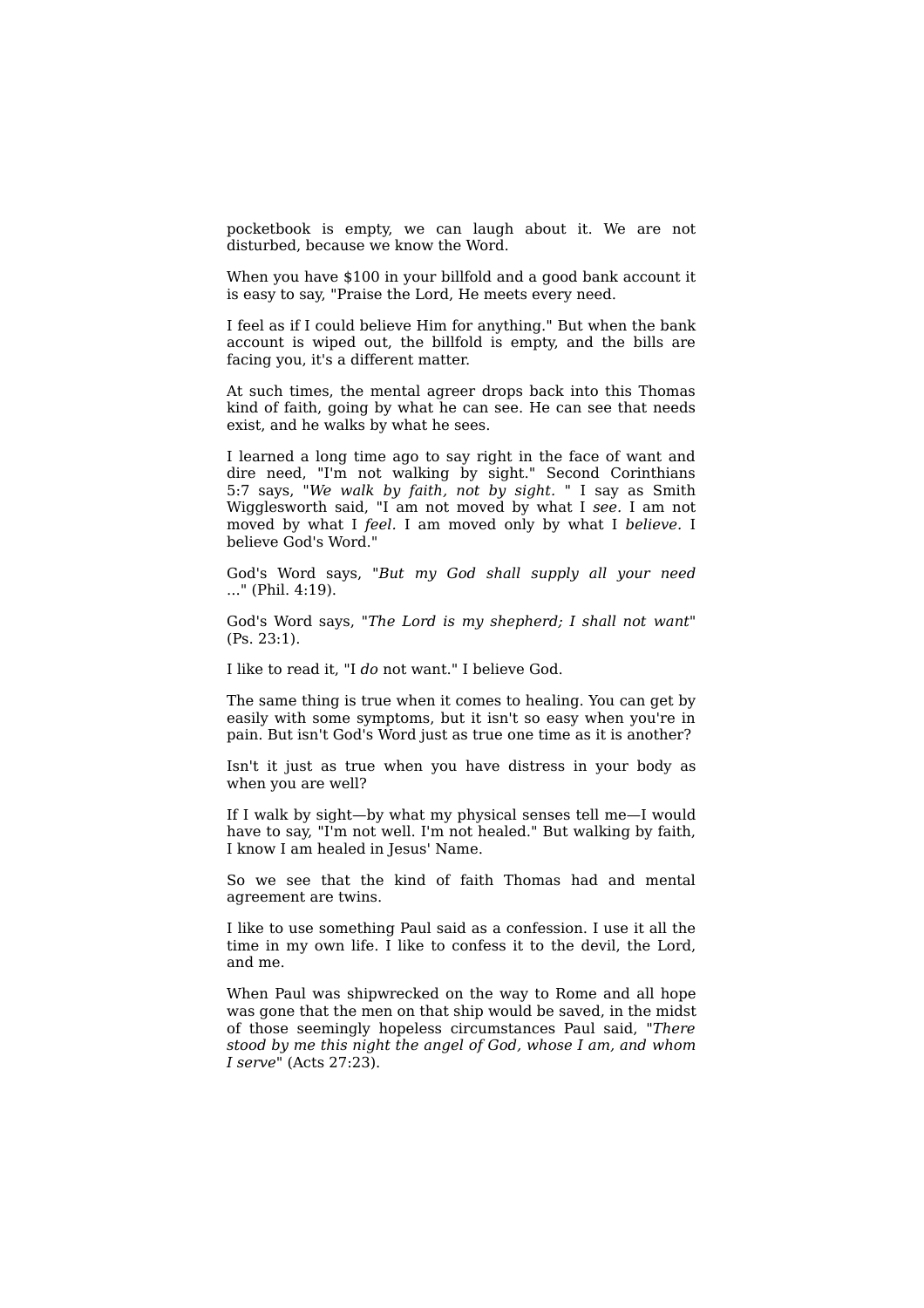He went on to tell what the angel had said to him—that every man's life would be saved if they would listen to him. He concluded by saying, *"Wherefore, sirs, be of good cheer: for I believe God, that it shall be even as it was told me"* (v. 25). That was a word the angel brought from God. Our Bible is just as sure as that word. So I use the same statement, referring to what has been told me in the Bible. I say, "Wherefore, sirs, I believe God, that it shall be even as it was told me."

That is exactly what Abraham did: He believed according to that which was spoken. In other words, he could have echoed Paul, saying, "Wherefore, sirs, I believe God, that it shall be even as it was told me."

Thomas, on the other hand, didn't believe what was told him.

The disciples said, "We have seen the Lord." Thomas said, in effect, "I don't believe it." He said, *"Except I shall see in his hands the print of the nails, and put my finger into the print of the nails, and thrust my hand into his side, I will not believe"* (John 20:25).

Our faith is like the faith of Abraham, because we are the seed of Abraham: *"That the blessing of Abraham might come on the Gentiles through Jesus Christ; that we might receive the promise of the Spirit through faith"* (Gal. 3:14). The Bible also states, *"Know ye therefore that they which are of faith, the same are the children of Abraham"* (Gal. 3:7). Our faith is based on what God says.

Often our lives seem to resemble the shipwreck experienced by Paul. In the midst of the storms of life that come our way, if we are walking by feelings, it might seem as if the Lord has forsaken us and all hope is gone. But we know He hasn't, because He said, "I *will never leave thee, nor forsake thee''''* (Heb. 13:5).

In the midst of the storms of life, we can say, "Wherefore, sirs, I believe God!"

# *Chapter 4*

## *Enemies of Faith*

*Fight the good fight of faith, lay hold on eternal life, whereunto thou art also called, and hast professed a good profession before many witnesses.*

# *—* 1 Tim. 6:12

In this chapter we are going to deal with some hindrances to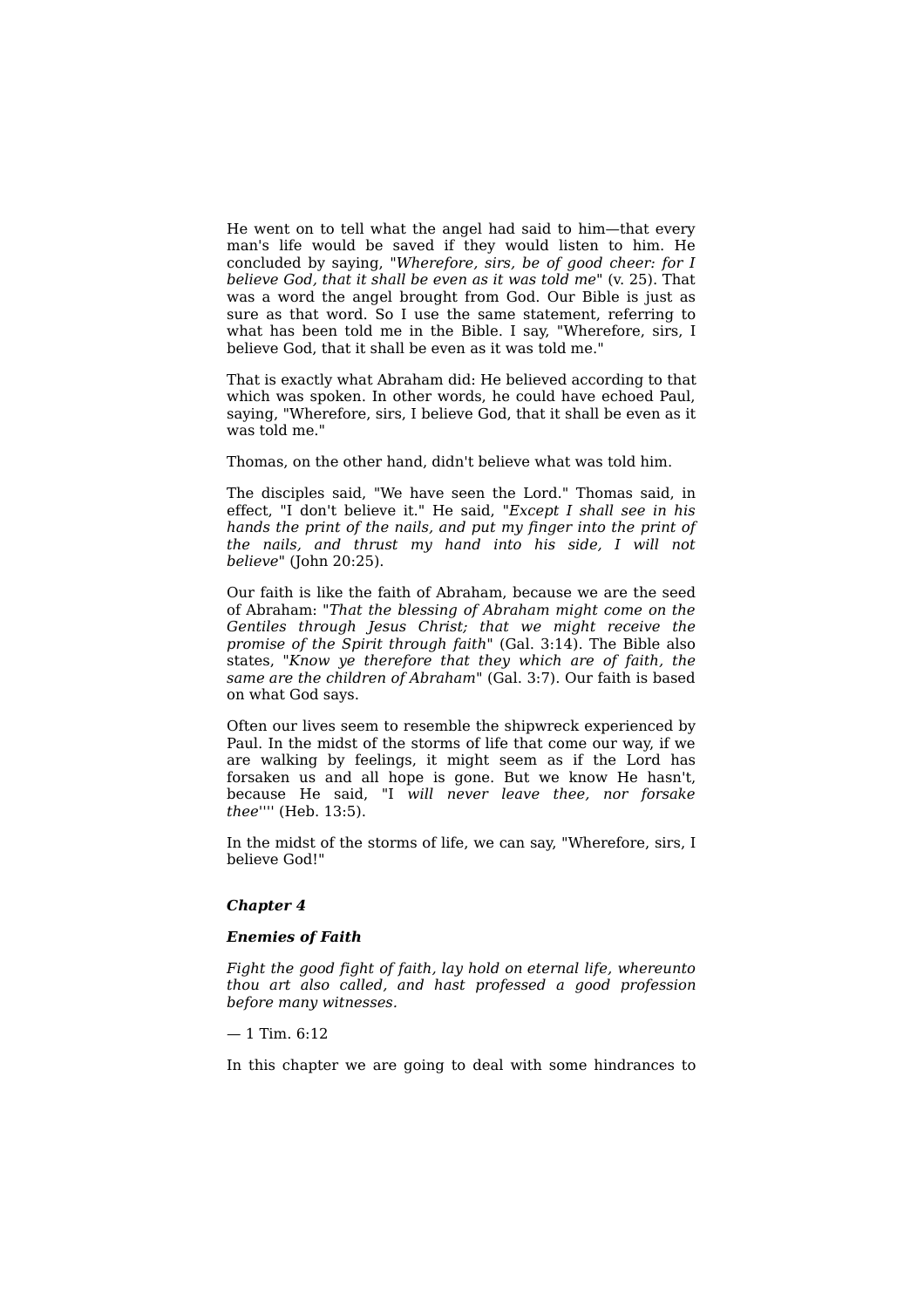faith. There wouldn't be a fight of faith if there were no enemies of faith. But the enemies of faith are not what most people think they are. Most people look for enemies in the natural realm, and that's not where they are at all.

The Bible says in Romans 10:17, *"So then faith cometh by hearing, and hearing by the word of God.* " The greatest hindrance to faith is a lack of knowledge of God's Word.

Because faith comes by hearing the Word of God, all the enemies of faith will be connected in some way with our lack of knowledge of God's Word.

If you have a knowledge of God's Word, nothing can keep it from working, because it comes by hearing. If you have heard the Word, you have faith.

People pray to get faith, yet faith only comes by hearing the Word of God. If you could get it by praying for it, then Romans 10:17 would be untrue. *People who pray for faith are attempting to get what the Word alone can give.*

One of the most prominent enemies of faith is a sense of unworthiness. All of us have had a battle with that. A sense of unworthiness and a sense of lack of faith go hand in hand. These two are perhaps the most subtle, dangerous weapons of the devil.

We can find the answer to these feelings in God's Word. The answer is this: *Your worthiness is Jesus Christ!*

God does not heal your body or baptize you in the Holy Spirit on the basis of your individual worthiness. If He did, no one would ever receive these blessings from God, because no one could be worthy in his or her own right.

Not knowing the Word, many Christians allow feelings of unworthiness to defeat them. People have told me they were sure they wouldn't be filled with the Holy Spirit because they weren't good enough—they were unworthy. Praying with people for healing, I have run into the same situation many times.

The trouble is that the individual looks at himself from the natural standpoint. He is acquainted with all of his shortcomings, mistakes, faults, and failures, and he looks at himself from this natural standpoint rather than looking at himself from the Biblical standpoint—the way God looks at him.

I struggled with this problem while I was a teenage invalid 50 years ago. I thought I was being humble. I didn't know I was just being stupid. I' *m weak and unworthy,* I thought. From the natural standpoint that may have been true, but it wasn't from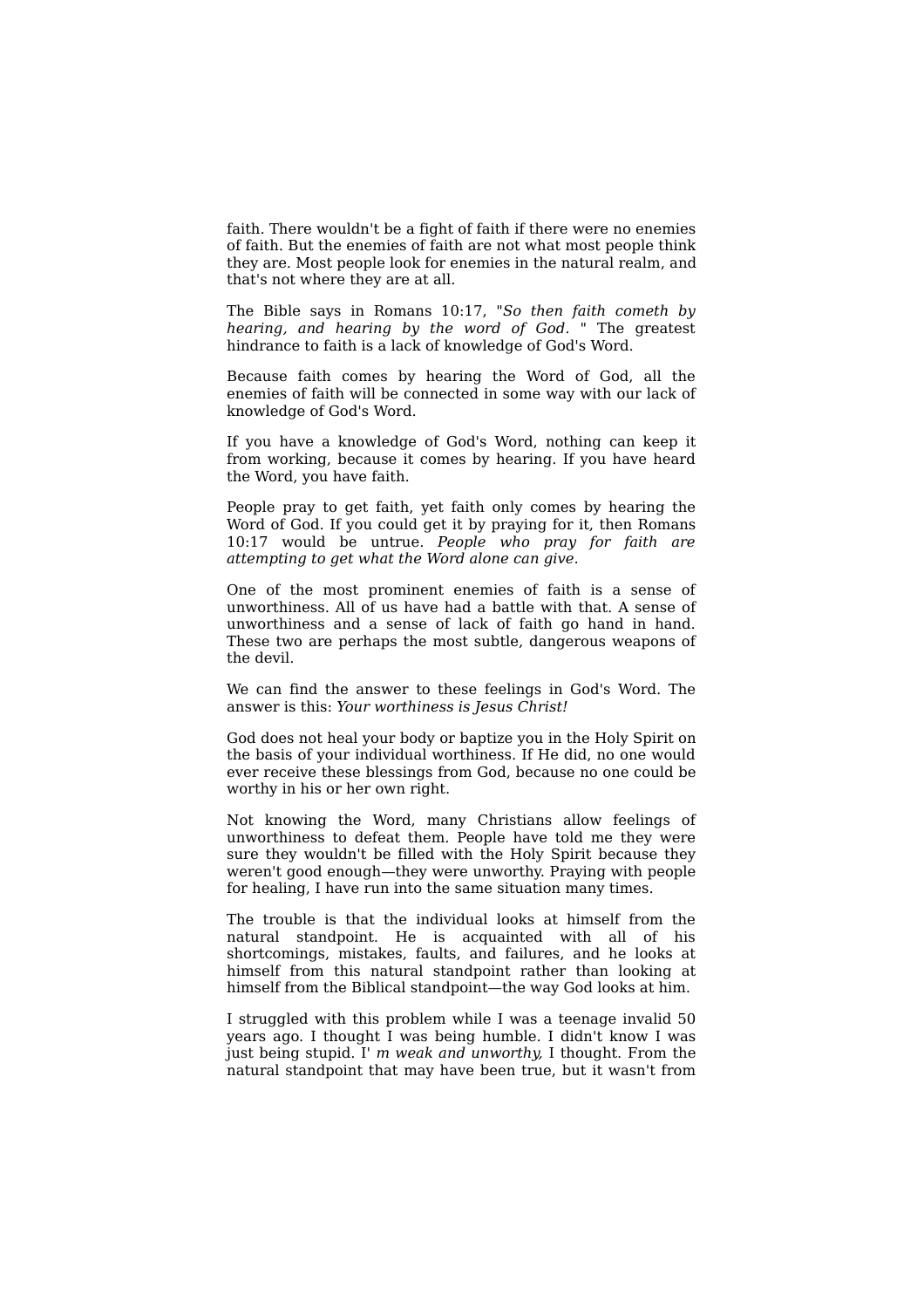the Biblical standpoint.

The Bible says, *"The entrance of thy words giveth light"* (Ps. 119:130), and once the light is in your spirit, it can't be removed, even though the devil will do his best to confuse you. He'll try to keep you from walking in the light, and he'll even go as far as saying, "That's true, all right. The prayer of faith works. But you can't pray the prayer of faith because you aren't good enough.

You are too unworthy." He did that with me while I was bedfast.

Not knowing any better, I agreed with him and remained an invalid several months longer.

I came to a different conclusion, however, as I read Second Corinthians 5:17, *"Therefore if any man be in Christ, he is a new creature: old things are passed away;* behold, all things are become new."

Paul said, writing to the church at Ephesus, *"For we are his workmanship, created in Christ Jesus* ..." (Eph. 2:10). We did not make ourselves new creatures; He made us new creatures.

The 24th verse of Ephesians 4 continues, *"And that ye put on the new man, which after God is created in righteousness and true holiness.* "

I asked myself the question, "Did He make an unworthy new creature? Would He make a new creature that wasn't good enough to stand in His presence?"

Then I saw where I was making my mistake. Instead of believing what the Bible said about me—the real me, the man on the inside—I was looking at the outward man and my physical shortcomings. I was passing my judgment on the case when I should have been accepting God's estimation of it. I knew God did not make any unworthy new creature. If He did, that would be belittling His work.

He made us a new creature in Christ Jesus. Our worthiness is Christ Jesus. I look a lot better in Him than I do any other way!

And that is the way God sees me: in Him. He doesn't really see *me;* He looks at Jesus and sees me *in Jesus,* as we just read:

*"Therefore if any man be IN CHRIST, he is a new creature: old things are passed away; behold, all things are become new."*

When I learned this truth, it was a giant step toward releasing my faith and having faith to receive physical healing.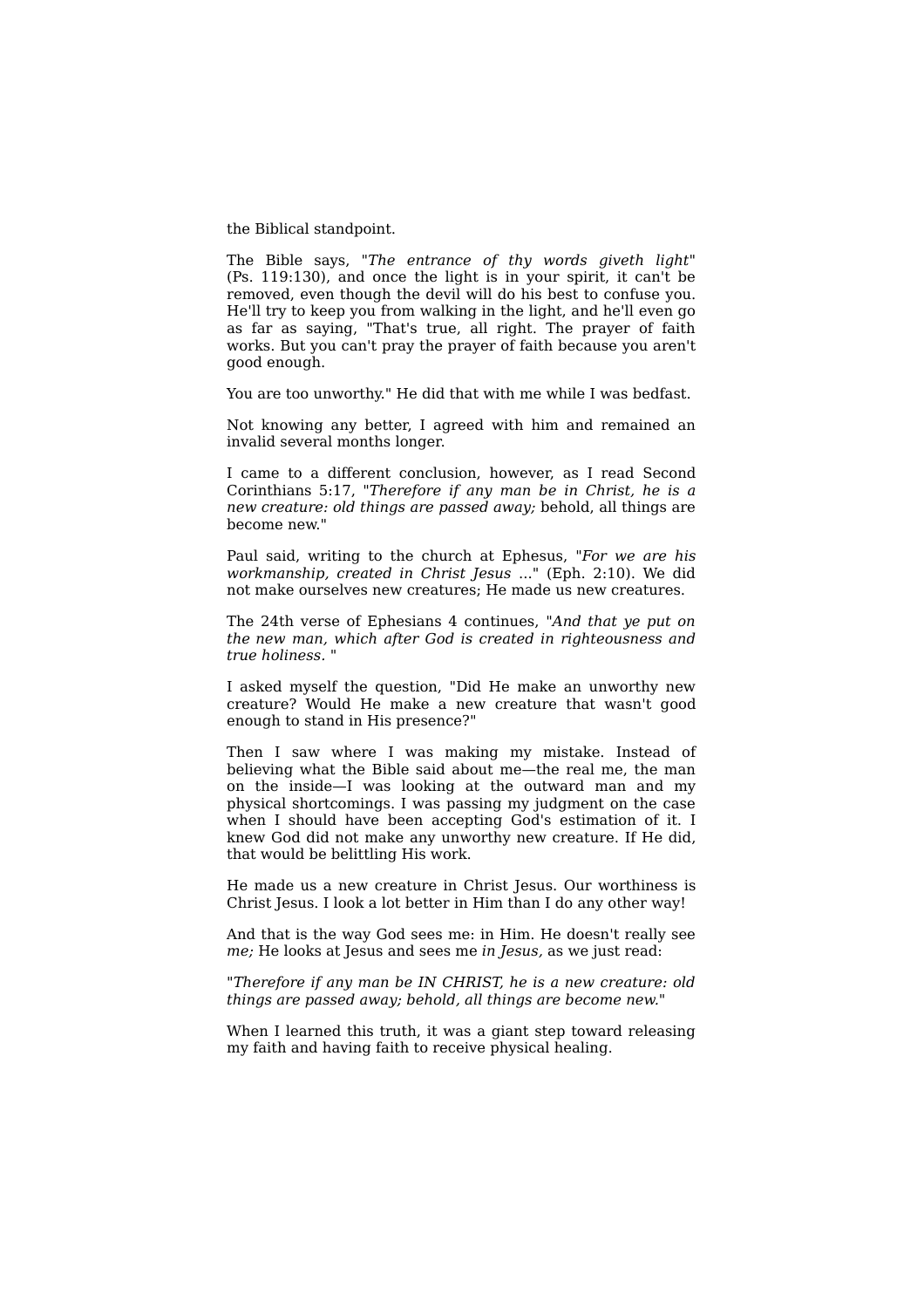*Your worthiness is Jesus Christ the righteous!* He is the righteous One, and you are the righteousness of God in Him.

*"For he hath made him to be sin for us, who knew no sin; that we might be made the righteousness of God in him" {2* Cor. 5:21).

Because we are in Him, we have become the righteousness of God. Therefore, a sense of unworthiness on our part is a denial of the substitutionary sacrifice of Jesus Christ, of our standing in Christ, and of Christ's righteousness before God the Father which has been granted to us.

The Word of God will help you rid yourself of this sense of unworthiness; and when you are rid of it, the sense of a lack of faith also will leave. They are tormenting twins of the enemy that have come to rob you of the blessings Christ secured for you.

Another enemy of faith—the reason so many are defeated in their faith life—is that they accept a substitute for faith. They try to substitute either hope or mental agreement for faith.

People constantly say, "Well, I'm hoping and praying ..."

One man remarked as a friend started a trip, "I hope and pray you will have a safe journey." His prayer was in vain because it was in *hope.* Nowhere in the Bible does it say that God hears *the prayer of hope.* The Bible speaks of *the prayer of faith: "And the prayer of faith shall save the sick* ..." (James 5:15). (If James had said the prayer of hope would do it, we would all automatically have results, because hope is the natural human thing to do.) Jesus taught, *"What things soever ye desire, when ye pray, BELIEVE that ye receive them, and ye shall have them"* (Mark 11:24). Believe—not hope—that you receive.

We must remind people constantly of these things, because it's so easy to slip back into the natural. Peter wrote, "... I *stir up your pure minds by way of remembrance"* (2 Peter 3:1). He was calling to their remembrance things he already had told them, knowing that people need to be stirred up, because we are living in this world, and hope is the natural human reaction. You may call it believing, but that doesn't make it so, any more than calling a Model T Ford an airplane would make it an airplane.

You may say, "I believe God is going to do something for me. I believe He is going to heal me. I believe God is going to hear and answer my prayer someday." That is hope; that isn't believing. You may call it believing, but it is still hope, because you are postponing it to the future.

*Faith is present tense.* The Bible tells us that God has done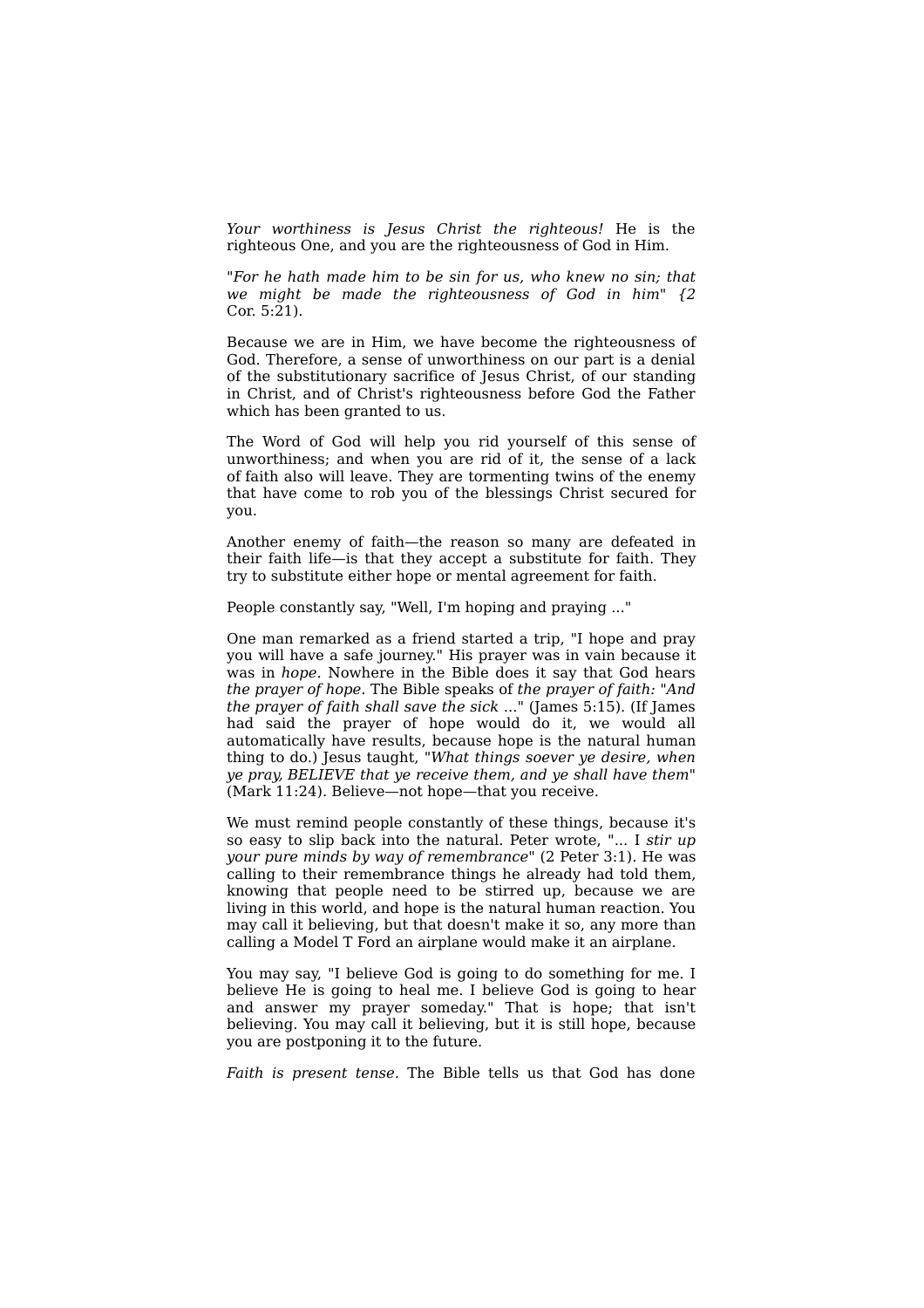something for us *now: "Blessed be the God and Father of our Lord Jesus Christ, who hath blessed us with all spiritual blessings in heavenly places in Christ"* (Eph. 1:3). Blessings already are provided for us in Christ Jesus. God doesn't have to do one thing more; it is already done.

Although healing is manifested in the physical realm, it actually is a spiritual blessing, because it is spiritual healing.

God is not *going to* heal your body. He is not going to do one thing about healing you. He's already done all He is ever going to do about healing you, because He laid your sickness and disease on Jesus. Jesus already has borne them for you, and by His stripes " ye *were* healed."

Get your believing in line with what the Word of God says.

Quit hoping. Start believing that by His stripes you are healed not because you *feel* like it or *see* it, but because His Word says it. Start saying, "According to His Word, I am healed."

If someone asks you how you feel, answer according to the Word, not according to the natural. We walk by faith, not by sight.

This is the way I defeated the devil and received my healing as a teenage invalid. I said, "According to God's Word, I am healed." I never said a word about how I *felt.* People would say, "You look as if you can hardly put one foot in front of the other." They didn't know it, but I felt that way, too! However, healing did become a reality in my body, and it was manifested because of my faith.

I like the translation of Hebrews 11:1 that reads, "Now faith is giving substance to things hoped for." *Hope doesn't have any substance, but faith gives substance to what you hope for.* In other words, it is your faith that gives substance to the healing in your life. It is there in the spirit realm, but you want it here in this substance realm where it can be seen and felt. Your faith gives substance to that.

A marvelous example of this kind of faith that stands on God's Word in the face of all apparent contradictions was the healing of a certain 9-year-old boy. Three doctors—two were specialists —had given him up to die. They said, "We've done all we can. There isn't a thing that can be done medically. The boy's kidneys have stopped functioning. It is just a matter of time and he will be gone."

When neither of the child's parents spoke or showed any sign of emotion, the doctor, thinking they were too shocked to speak, repeated what he had just said and concluded with the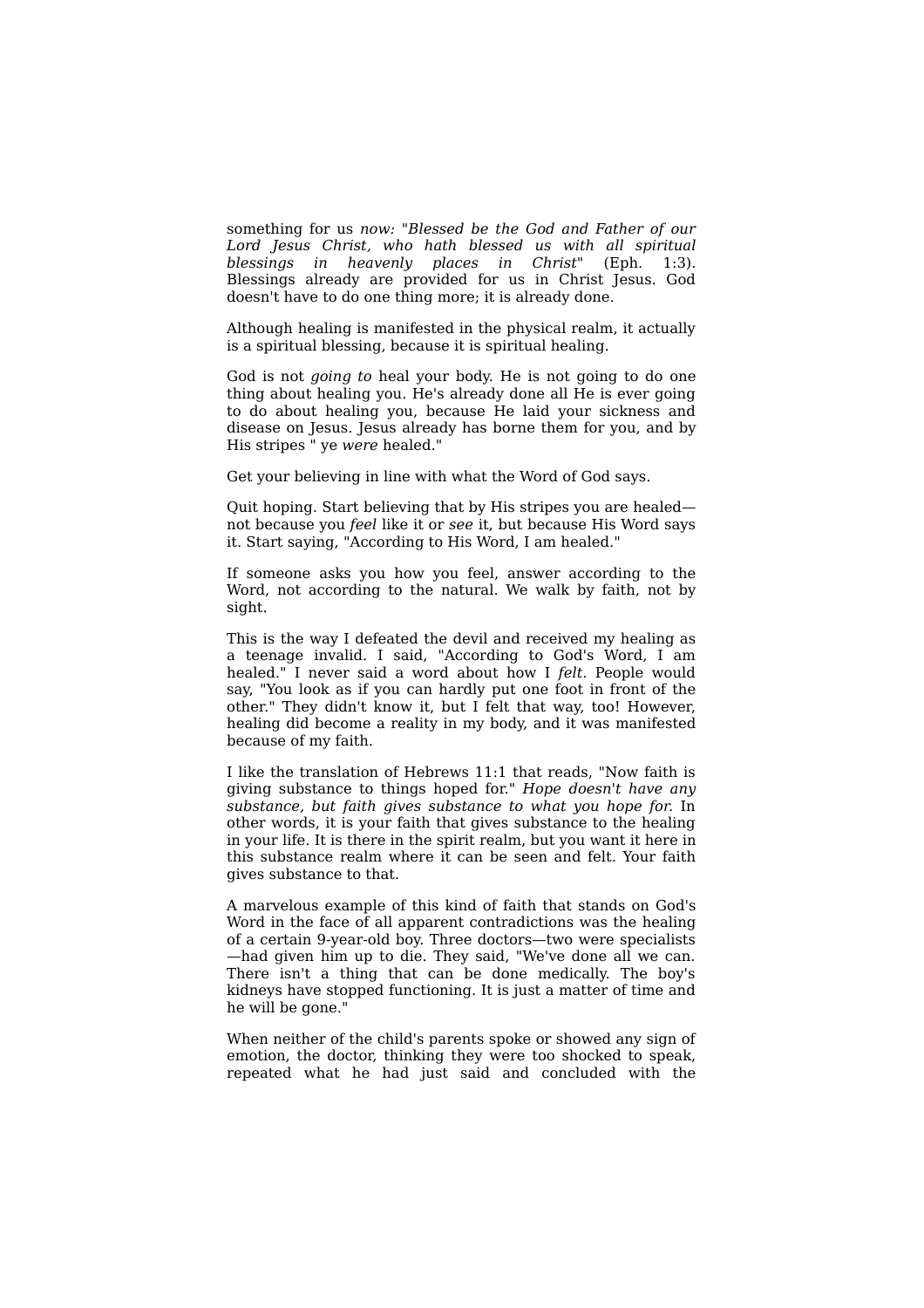statement "Your child will be dead shortly."

"No, doctor," they said calmly. "He will not die. The Word of God says in Matthew 8:17, *'Himself took our infirmities and bare our sicknesses.* ' Our child will live."

The child was in intensive care. His mother could go in to see him for ten minutes in the morning and his father could see him briefly at night.

The father told the boy, "Now, son, if you don't sleep, quote the Scripture in Matthew 8:17 all night long and say, 'Himself took *my* infirmities and bare *my* sicknesses. Himself took my infirmities and bare my sicknesses. Himself took my infirmities and bare my sicknesses. By His stripes I am healed.' " After three nights of repeating that, the boy was healed and went home.

His parents testified later, "Brother Hagin, if it hadn't been for the teaching of the Word in your meetings, we wouldn't have made it. We would have lost him. But, thank God, we knew how to stand on His Word in our darkest hour."

When the crisis came, these parents were prepared for it.

They were well fortified with the Word. Their believing was in the right place: not in what their physical senses told them—not in the circumstances surrounding them—but in what God's Word said.

Another enemy of faith is wavering. James 1:6,7 warns, *"But let him ask in faith, nothing wavering. For he that wavereth is like a wave of the sea driven with the wind and tossed. For let not that man* [the one who wavers] *think that he shall receive any thing of the Lord.* "

A wavering faith won't work. Once you take your stand, don't waver. I learned at an early age to take my stand, say, "I believe I receive," and never move from that position. I hold fast to that confession.

The greatest battles that have ever been fought have not been fought in the air, on the sea, or on the battlefields of the world.

They have been fought in the human mind (See 2 Cor. 10:3-5).

After I received my healing, some alarming heart symptoms tried to come back on me. The devil would bring to my mind everything my doctors had ever said about my heart condition. I knew those symptoms could mean death, but I never budged an inch. I didn't discuss the problem with anyone. The devil kept telling me, "You are not going to make it. You're going to die.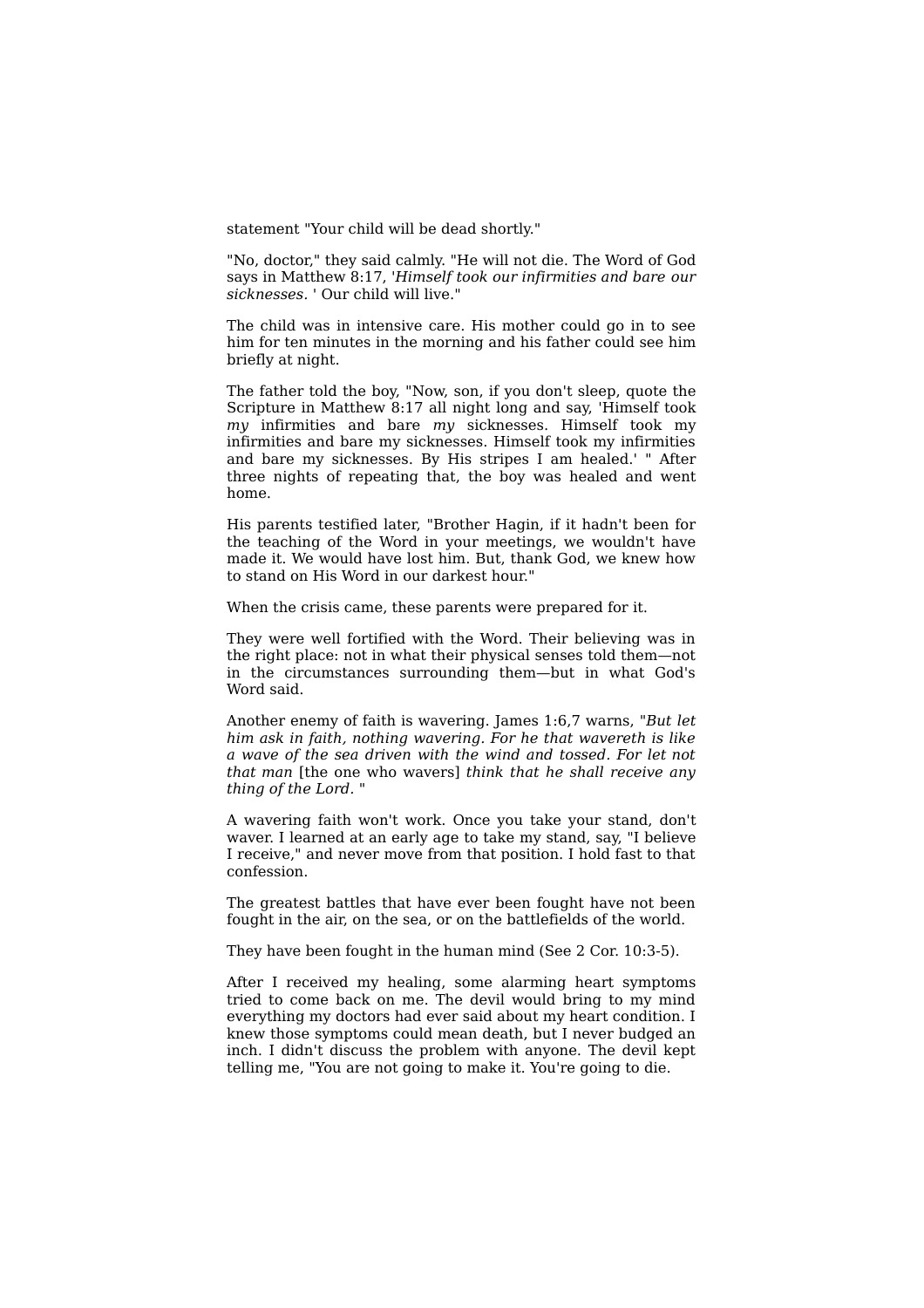Remember what the doctor said!"

I went off by myself, put my Bible on the floor, and stood on it. Then I said, "Lord, I know that standing on the Bible physically isn't going to do one bit of good, but I'm illustrating something: I'm standing on your Word, and I'm not going to waver. I'm not going to move off of it. I'm standing here literally, physically, to demonstrate the fact that spiritually, on the inside of me, I'm standing on the Word.

"The Word says, '. . . *What things soever ye desire, when ye pray, believe that ye receive them, and ye shall have them.* ' I believe I receive. I say it today. I said it yesterday. I'll say it tomorrow. I say it in the presence of the devil and all the imps of hell. I *believe I receive.* I say it in the presence of God the Father, God the Son, God the Holy Spirit, and all the holy angels. I *believe I receive.* It is written, 'Forever thy word is settled in heaven.' God cannot fail."

Then I picked up my Bible, tucked it under my arm—and every symptom I had in my body disappeared. I had refused to waver. Wavering faith is an enemy that will defeat you in the battles of life.

We often wonder why it is so hard to believe God and "fight the good fight of faith" Paul wrote about in First Timothy 6:12.

The reason is because we are surrounded by an antagonistic atmosphere in this world. The world is presided over by Satan, the enemy of all righteousness. Paul calls him the god of this world, the prince of the powers of the air. We live in Satan's unreal world, surrounded by currents of unbelief that are so subtle they can dominate us before we realize what's happening.

These currents of unbelief are so persistent that only a few ever rise above them. For example, to believe God for finances is a continual struggle against the materialistic currents that buffet us. To believe in Christ for victory over sin can be a neverending battle with the spiritual hosts of darkness. To believe in God for healing for the physical body is to put up a battle against centuries of trust in medicine alone.

Therefore, living in this world as we do, it is easy to base our faith on physical evidence instead of on the Word of God. That, however, is an enemy of faith. That is to be like Thomas.

Bible faith is like the faith of Abraham, as we see in Galatians 3:7, ". . . *they which are of faith, the same are the children of Abraham."*

Faith believes in things it does not see. Jesus said to Thomas, ".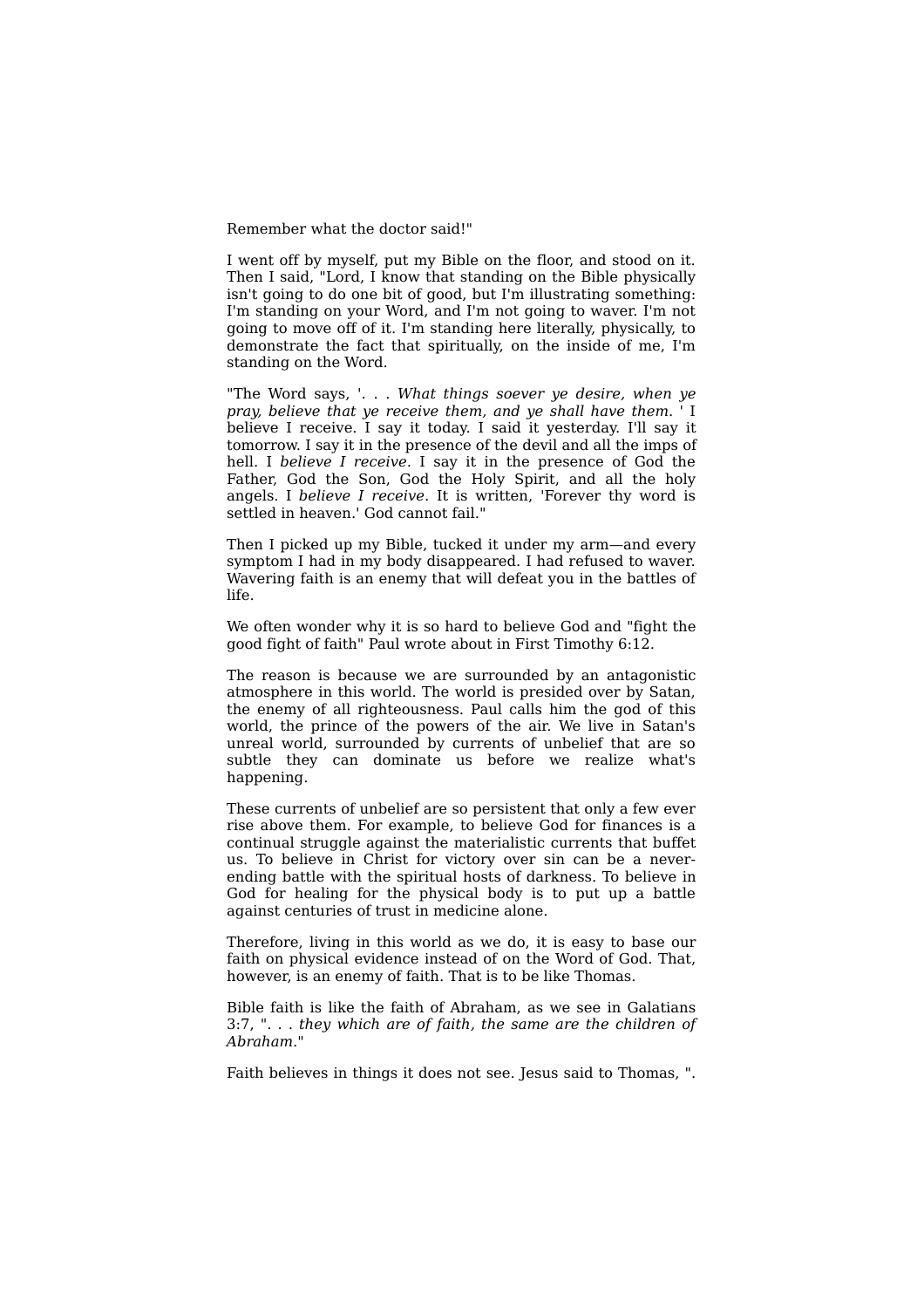. . *because thou hast seen me, thou hast believed: blessed are they that have not seen, and yet have believed"* (John 20:29).

Faith gives substance to things not seen. One translation of Hebrews 11:1 says, *"Faith is the conviction of the reality of things when they are not seen.* " *The Amplified Bible* says, "...faith perceiving as real fact what is not revealed to the senses."

*Faith changes hope into reality.* Faith acts in the face of contrary evidence. The physical senses, the outward man, the natural mind (if unrenewed in the Word of God) will declare that it cannot be; it is not so.

But faith will shout above the turmoil, "It is!" *Faith counts the thing done before God has acted.*

The Bible says concerning Abraham, *". . . he . . . believed, even God who quickeneth the dead, and calleth those things which be not as though they were"* (Rom. 4:17). Counting something done before God has acted compels God's action.

God is a faith God, and He operates on the principle of faith. We are faith children because we are begotten of God, and we are to live by faith. We receive from God by faith.

Jesus said in Mark 11:24—that great classic text on faith—"... *what things soever ye desire, when ye pray, believe that ye receive them, and ye shall have them.* "